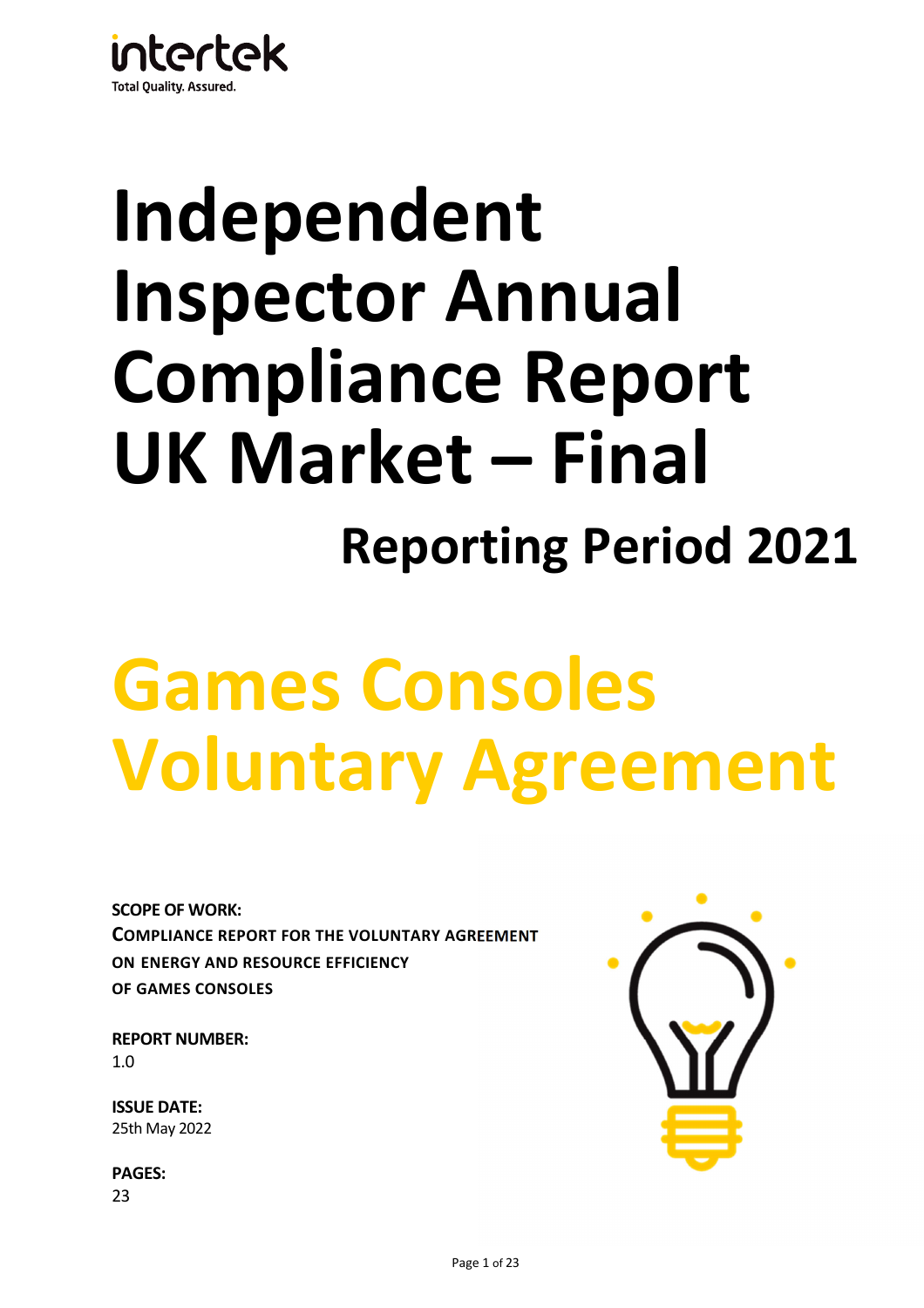

Intertek, Davy Avenue Knowlhill, Milton Keynes MK5 8NL, United Kingdom

Telephone: Facsimile:

+44 1372370900 +44 1372 370999

#### **CUSTOMER**

Signatories for the UK Voluntary Agreement to further improve the energy efficiency of Games Consoles

#### **REPORT ISSUED BY**

Intertek Testing & Certification Ltd Davy Avenue Knowlhill Milton Keynes MK5 8NL

Tel: +44 (0)1908 857777

| Compiled by: | Jane Lee & Stephen Fernandes                       | Reviewed by: | Caroline Blenkhorn        |
|--------------|----------------------------------------------------|--------------|---------------------------|
| Title:       | Project Manager & Technical<br>Development Manager | Title:       | <b>Operations Manager</b> |
|              | are Le                                             |              |                           |
| Signature:   |                                                    | Signature    |                           |
|              |                                                    |              |                           |
| Date         | 25th May 2022                                      | Date:        | 25th May 2022             |

This report is for the exclusive use of Intertek's Client and is provided pursuant to the agreement between Intertek and its Client. Intertek's responsibility and liability are limited to the terms and conditions of the agreement. Intertek assumes no liability to any party, other than to the Client in accordance with the agreement, for any loss, expense or damage occasioned by the use of this report. Only the Client is authorized to permit copying or distribution of this report and then only in its entirety. Any use of the Intertek name or one of its marks for the sale or advertisement of the tested material, product or service must first be approved in writing by Intertek. The observations and test results in this report are relevant only to the sample tested. This report by itself does not imply that the material, product, or service is or has ever been under an Intertek certification programme.

Intertek Testing & Certification Ltd, Registered office: Academy Place, 1-9 Brook Street, Brentwood, Essex, CM14 5NQ, United Kingdom Registered No: 3272281 (England), VAT No: GB 672-7639-96-011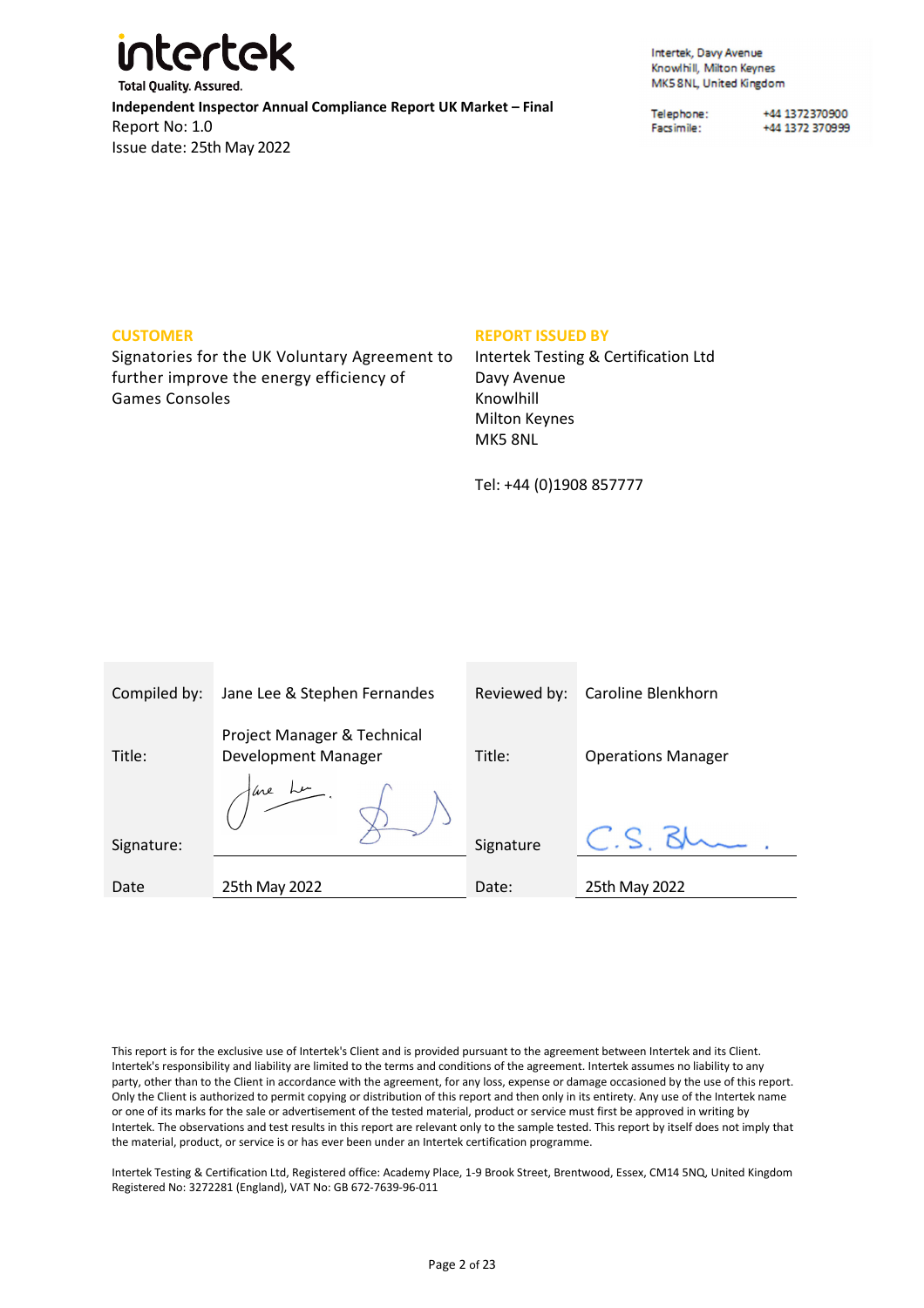**Total Quality. Assured.** 

#### Independent Inspector Annual Compliance Report UK Market – Final Report No: 1.0 Issue date: 25th May 2022

| $\mathbf{1}$<br><b>SUMMARY</b>                                      | 4                |
|---------------------------------------------------------------------|------------------|
| 1.1<br><b>Commitments and Requirements</b>                          | 4                |
| 1.2<br>Signatories                                                  | 4                |
| 1.3<br>Data Collection and Processing                               | $\overline{4}$   |
| 1.4<br><b>Annual Reporting Compliance</b>                           | 5                |
| 1.5<br>Compliance Verification Investigation                        | 5                |
| 1.6<br><b>Overall Compliance</b>                                    | 5                |
| <b>INTRODUCTION</b><br>$\overline{2}$                               | 6                |
| 3<br><b>LIST OF SIGNATORIES</b>                                     | $\overline{7}$   |
| 4<br><b>COMMITMENTS AND REQUIREMENTS</b>                            | $\overline{7}$   |
| 4.1<br><b>Commitments for Review</b>                                | $\overline{7}$   |
| 4.2<br><b>Energy and Resource Efficiency Requirements</b>           | $\overline{7}$   |
| 4.2.1<br><b>Energy Efficiency</b>                                   | 8                |
| 4.2.2<br><b>Energy Efficiency Information</b>                       | $\bf 8$          |
| 4.3<br><b>Resource Efficiency Requirements</b>                      | $\mathsf 9$      |
| 4.3.1<br>Requirements to promote repair and recyclability           | $\boldsymbol{9}$ |
| 4.3.2<br><b>Information Requirements</b>                            | 9                |
| 4.4<br><b>Other Commitments</b>                                     | 10               |
| 4.5<br>Market Coverage                                              | 10               |
| 5<br>DATA DECLARATIONS AND PROCESSING                               | 10               |
| 5.1<br>Product Compliance Report Template                           | 10               |
| 5.2<br>Data Processing                                              | 11               |
| 5.3<br>Market Coverage                                              | 11               |
| 6<br><b>SIGNATORY COMPLIANCE</b>                                    | 12               |
| 6.1<br>Submission of Product Compliance Reports                     | 12               |
| 6.2<br><b>Product Compliance Report Completeness</b>                | 12               |
| 6.3<br>Market Coverage                                              | 12               |
| $\overline{7}$<br>VA REQUIREMENTS - COMPLIANCE INVESTIGATION        | 13               |
| 8<br><b>OVERALL COMPLIANCE</b>                                      | 14               |
| 8.1<br><b>Signatories and Games Consoles</b>                        | 14               |
| 9<br><b>RECOMMENDATIONS</b>                                         | 14               |
| Appendix A - PRODUCT COMPLIANCE REPORTING TEMPLATE                  | 15               |
| Appendix B - VOLUNTARY AGREEMENT KEY POWER CONSUMPTION REQUIREMENTS | 22               |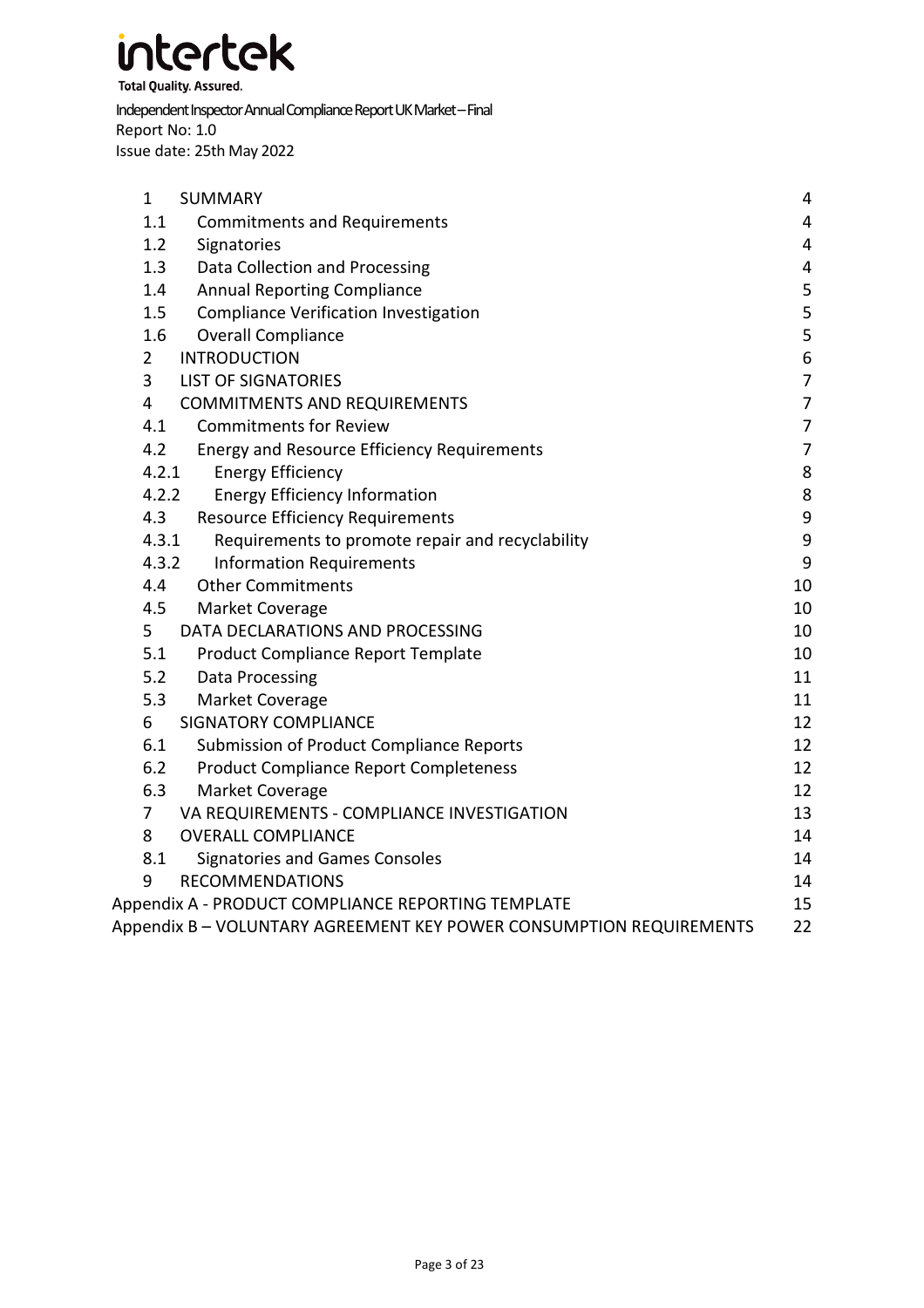

#### **1 SUMMARY**

#### **1.1 Commitments and Requirements**

This Annual Compliance Report from the Independent Inspector for the Voluntary Agreement (VA), covers a reporting period from  $16<sup>th</sup> - 31<sup>st</sup>$  December 2021 for in-scope games consoles sold in the UK. The short reporting period is due to the VA only being agreed and coming into force in the very latter part of 2021.

The VA covers games consoles placed on the UK market by the three Signatories. This accounts for 100% of the in-scope games consoles sold in the UK in 2021, for the specified reporting period.

Games consoles covered by the VA are mains powered devices with handheld or other interactive controllers, use external televisions as a primary display, use dedicated console operating systems and use internal or dedicated external power supply units. For consoles that consume more than 20W in Active Gaming mode, all the requirements apply. For consoles that consume less than 20W, all requirements apply except the Energy Efficiency Requirements (section 3.1 of the VA).

The VA aims to further improve the energy efficiency of games consoles and reduce the environmental impact over their life cycle with energy and resource efficiency through better design.

The key requirements covered by the VA are:

- Compliance with Auto-Power Down (APD) requirements
- Ensure that maximum power consumption targets (power caps) are not exceeded
- Resource efficiency and end-of-life design requirements
- Information provision: including energy and non-energy related information in the user instructions and to repairers or recyclers
- Achieving specific Market Coverage

#### **1.2 Signatories**

There are three manufacturers that are Signatories to the games console VA;

- Microsoft Corporation
- Nintendo Co., Ltd.
- Sony Interactive Entertainment Inc.

#### **1.3 Data Collection and Processing**

The Independent Inspector reviewed the Product Compliance Reports (PCR), covering each games console, submitted by the Signatories.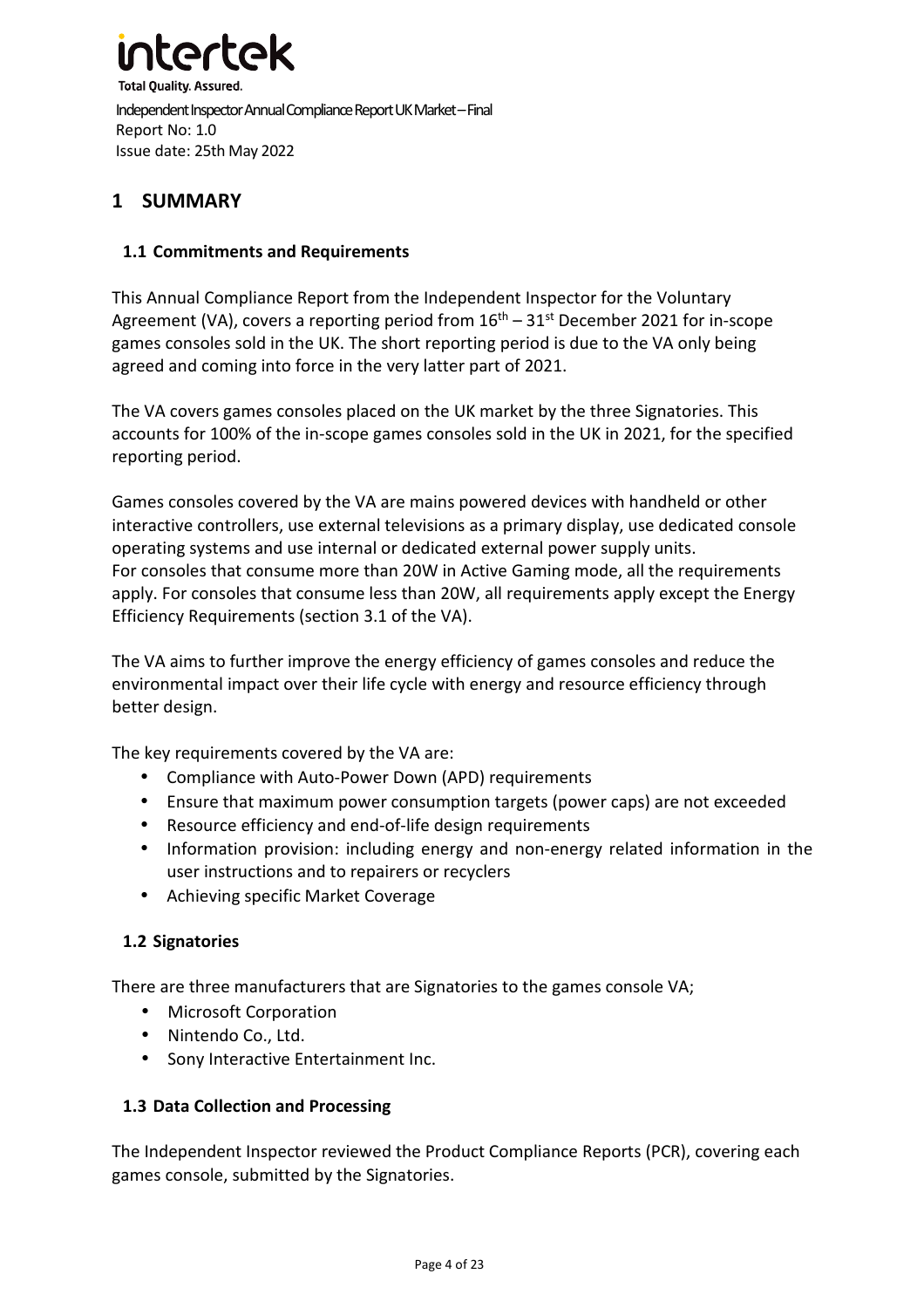

The Product Compliance Report indicates compliance by listing links to online information. The percentage of compliant models sold during the reporting period is also declared via the PCR.

The Independent Inspector reported back to the Signatories individually after reviewing the Product Compliance Reports. No non-compliances or issues were reported.

#### **1.4 Annual Reporting Compliance**

In order to comply with the VA, Signatories must achieve the following reporting obligations:

- 1. Ensure that Product Compliance Reports for all games consoles within the scope of the VA are submitted to the Independent Inspector on time;
- 2. Ensure that the Product Compliance Reports for all games consoles are complete;
- 3. Ensure that no more than 10% of products, within the scope of the VA, from an individual Signatory fail to comply with the requirements in the VA.
- 4. Demonstrate that the VA covers more than 80% of the games consoles sold in the UK for the preceding reporting period (bi-annually).

Only the first three commitments listed above are covered using the Product Compliance Report submitted to the Independent Inspector and covered in this report. The market data compliance regarding aggregate sales of consoles in the United Kingdom must be provided by the Signatories directly to the UK Secretary of State.

#### **1.5 Compliance Verification Investigation**

As the UK VA was only adopted towards the end of 2021 and no compliance testing has been undertaken under this VA. This is the first reporting period and submission of PCRs for the UK VA, so models covered by the 2021 reporting period will be considered for compliance testing after the publication of this annual report.

#### **1.6 Overall Compliance**

All the Signatories met the reporting requirements of the VA for in-scope games consoles by providing complete Product Compliance Reports, on time, and declaring compliance with the VA requirements for necessary percentage of consoles sold in the UK.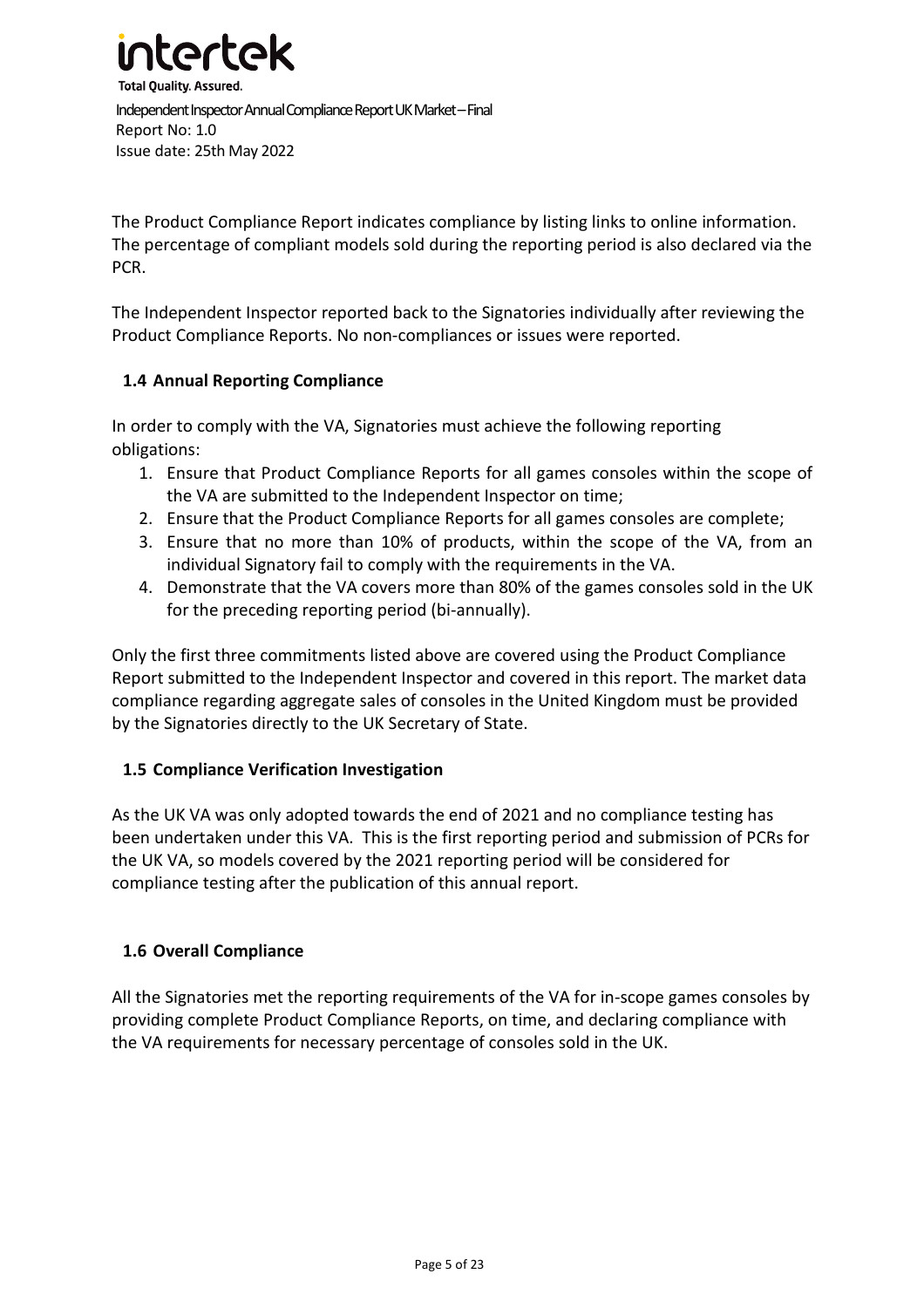### **2 INTRODUCTION**

The self-regulatory initiative establishes a Voluntary Agreement (VA), under the terms of Part 8, regulation 22 (3) of the Ecodesign for Energy-Related Products Regulations  $2010<sup>1</sup>$ ("the 2010 Regulations"), for improved energy and resource efficiency, and end-of-life treatment and recycling of games consoles. The full VA can be found on the dedicated games console VA website; www.efficientgaming.info

The scope of the VA includes games consoles that are mains powered and also:

- Utilise either dedicated handheld or other interactive controllers designed to enable game playing (rather than the mouse and keyboard used by personal computers);
- Are equipped with audio-visual outputs for use with external televisions as the primary display;
- Use dedicated Console operating systems (rather than using a conventional PC operating system); and
- Use either internal or dedicated external power supply units.

The main categories of commitments and requirements detailed in the VA<sup>2</sup> include:

- Compliance with Auto-Power Down (APD) requirements (3.1.1)
- Not exceeding maximum power consumption targets (power caps) (3.1.2)
- Resource efficiency and end-of-life design requirements (3.2)
- Information provision: including energy and non-energy related information in the user instructions and to repairers or recyclers (3.1.4, 3.2.2 and Annex B)
- Achieving specific Market Coverage: as a sector and individual manufacturer (5.1)

This is the first Annual Compliance Report (ACR) for the UK VA and covers a short reporting period,  $16<sup>th</sup> - 31<sup>st</sup>$  December 2021, for which the UK VA was applicable. It includes information on the compliance by the Signatories according to the Games Console Voluntary (VA) version 1.0.

The VA is based on the EU Self-Regulatory Initiative (v4.0) and covers consoles which use more than 20 Watts in Active Game mode, to which all the requirements apply, and consoles that consume less than 20W in Active Gaming mode, to which all the requirements apply except the Energy Efficiency Requirements (section 3.1 of the VA).

This ACR has been compiled following the submission of Product Compliance Reports (PCR) by the Signatories to the Independent Inspector. The PCR enables Signatories to report where product information can be found using online links, and demonstrate compliance with the requirements set out in the VA. The submission of the PCR has been reviewed by the Independent Inspector against the reporting obligations in the VA.

<sup>1</sup> SI 2010/2617 as amended by SI 2019/539 and 2020/1528.

<sup>2</sup> Parentheses provide VA paragraph references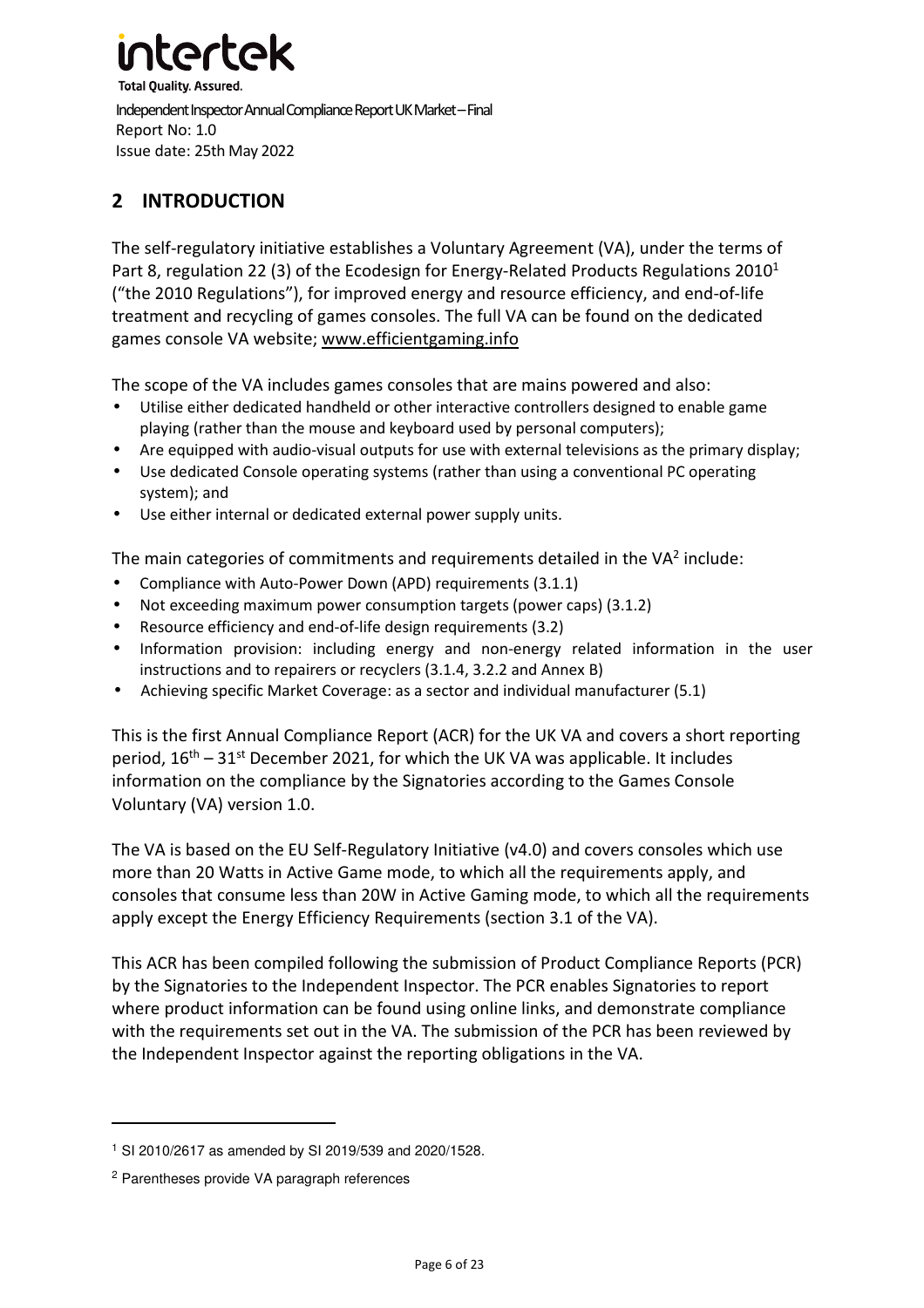

#### **3 LIST OF SIGNATORIES**

For the reporting period  $16<sup>th</sup> - 31<sup>st</sup>$  December 2021, there were three manufacturers signed up to the VA for games consoles. These are the manufacturers that instigated and worked together to produce, and continually undertake revisions to, the VA.

- Microsoft Corporation
- Nintendo Co., Ltd.
- Sony Interactive Entertainment Inc.

#### **4 COMMITMENTS AND REQUIREMENTS**

The following sections provide a summary of the commitments and requirements for Signatories of the Games Console Voluntary Agreement (VA). Further detail and full wording can be found in the published VA (version  $1.0$ )<sup>3</sup>. The energy efficiency requirements only apply to in-scope consoles consuming more than 20W in Active Gaming mode. All the other requirements apply to all in-scope consoles.

#### **4.1 Commitments for Review**

The VA specifies four reporting commitments to be met by the Signatories:

- 1. Ensure that Product Compliance Reports for all games consoles within the scope of the VA are submitted to the Independent Inspector on time;
- 2. Ensure that the Product Compliance Reports for all games consoles are complete;
- 3. Ensure that no more than 10% of products, within the scope of the VA, from an individual Signatory fail to comply with the requirements in the VA.
- 4. Demonstrate that the VA covers more than 80% of the games consoles sold in the UK for the preceding reporting period (bi-annually).

Only the first two commitments listed above are checked by the Independent Inspector, the third commitment is declared on the PCR.

The market data compliance regarding aggregate sales of consoles in the UK (point 4) must be provided by the Signatories directly to the UK Secretary of State.

#### **4.2 Energy and Resource Efficiency Requirements**

The following requirements are specified in the VA in relation to energy usage and resource efficiency, including providing such information to consumers. Compliance with these requirements, either by measurement or manufacturers' declared values, is only checked by the Independent Inspector when a compliance investigation is undertaken (see section 7 of this report).

<sup>&</sup>lt;sup>3</sup> The VA can be accessed at the dedicated games consoles VA website; www.efficientgaming.info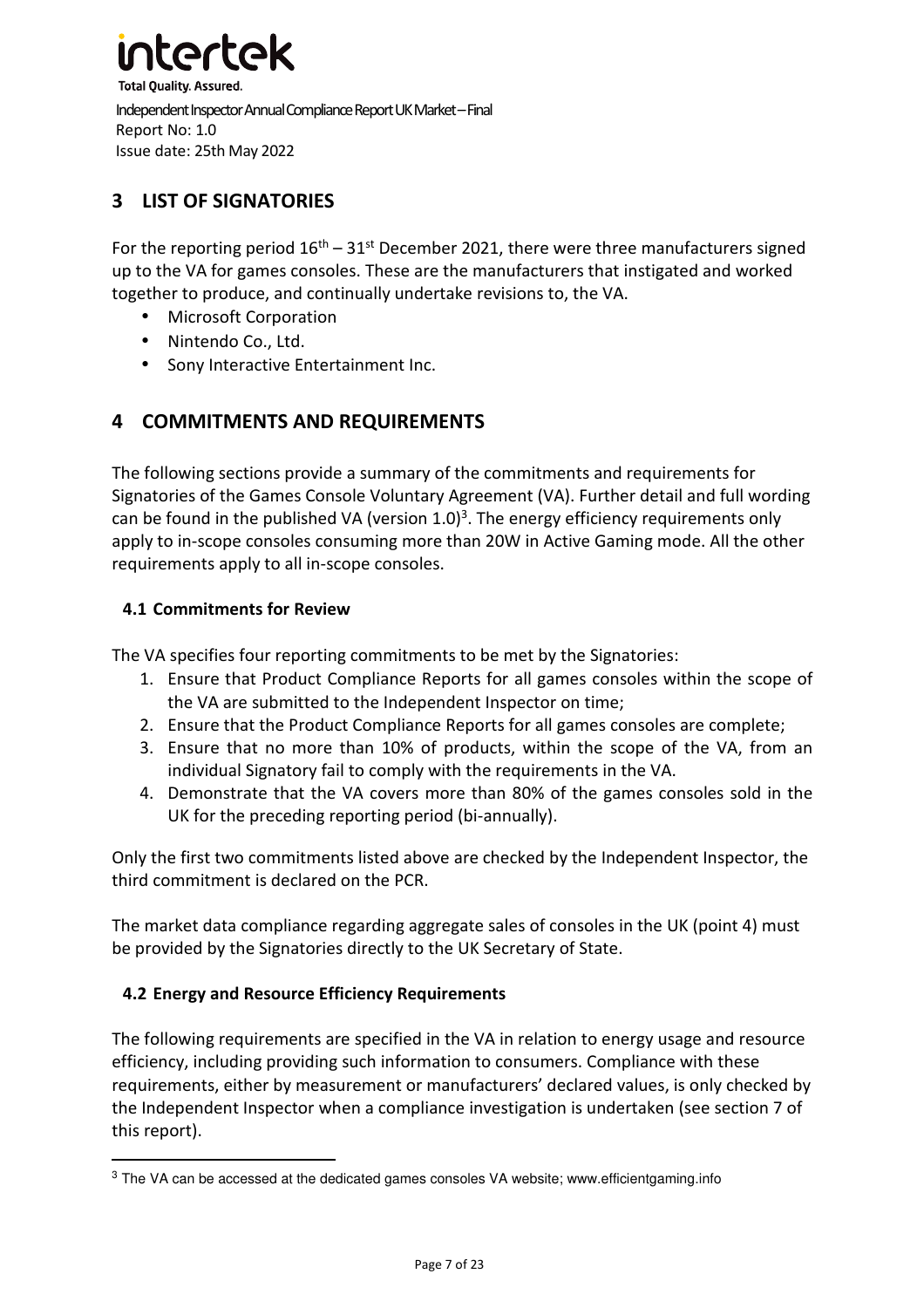

#### **4.2.1 Energy Efficiency**

The VA specifies auto-power down and power caps applicable to Media Playback and Navigation modes. These are applicable to consoles using more than 20W in active gaming mode. Further details can be found in Appendix B of this report.

#### **Auto-Power Down**

The VA specifies requirements for the duration of time before Auto-Power Down (APD) is triggered:

- For operational modes other than Media Playback:
	- $\triangleright$  1 hour or less from the time of the last user input when powering down to regulatory standby or networked standby mode
- In Media Playback mode:
	- $\triangleright$  within 4 hours of starting any audio or video media playback
	- $\triangleright$  or within 1 hour or less of user inactivity after termination of video media content

#### **Power Caps**

In order to achieve a progressive improvement in energy efficiency, power caps are specified in tiers. The power caps applicable for the 2021 reporting period are given below.

**Navigation Mode** - Tier 6 (effective from 01.01.2021) - power caps:

- High Definition consoles 50W (Measured at HD video resolutions)
- Ultra-high definition consoles:
	- Media Capable 50W (Measured at HD and UHD video resolutions)
	- Gaming Capable 65W (Measured at HD video resolutions)
		- 70W (Measured at UHD video resolutions)
- 8K-compatable consoles 70W (Measured at HD and UHD video resolutions)

**Media Playback** - Tier 6 (effective from 01.01.2020) - power caps:

| • High definition consoles       | 60W (Measured at HD video resolutions)         |
|----------------------------------|------------------------------------------------|
| • Ultra-high definition consoles |                                                |
| $\triangleright$ Media Capable   | 60W (Measured at HD and UHD video resolutions) |
| $\triangleright$ Gaming Capable  | 70W (Measured at HD video resolutions)         |
|                                  | 110W (Measured at UHD video resolutions)       |
|                                  |                                                |

- 8K-compatable consoles 70W (Measured at HD video resolutions)
	- 100W (Measured at HD and UHD video resolutions)

#### **4.2.2 Energy Efficiency Information**

Power consumption information shall be provided to consumers for consoles using more than 20W in Active Gaming mode. This is within the operating instructions provided with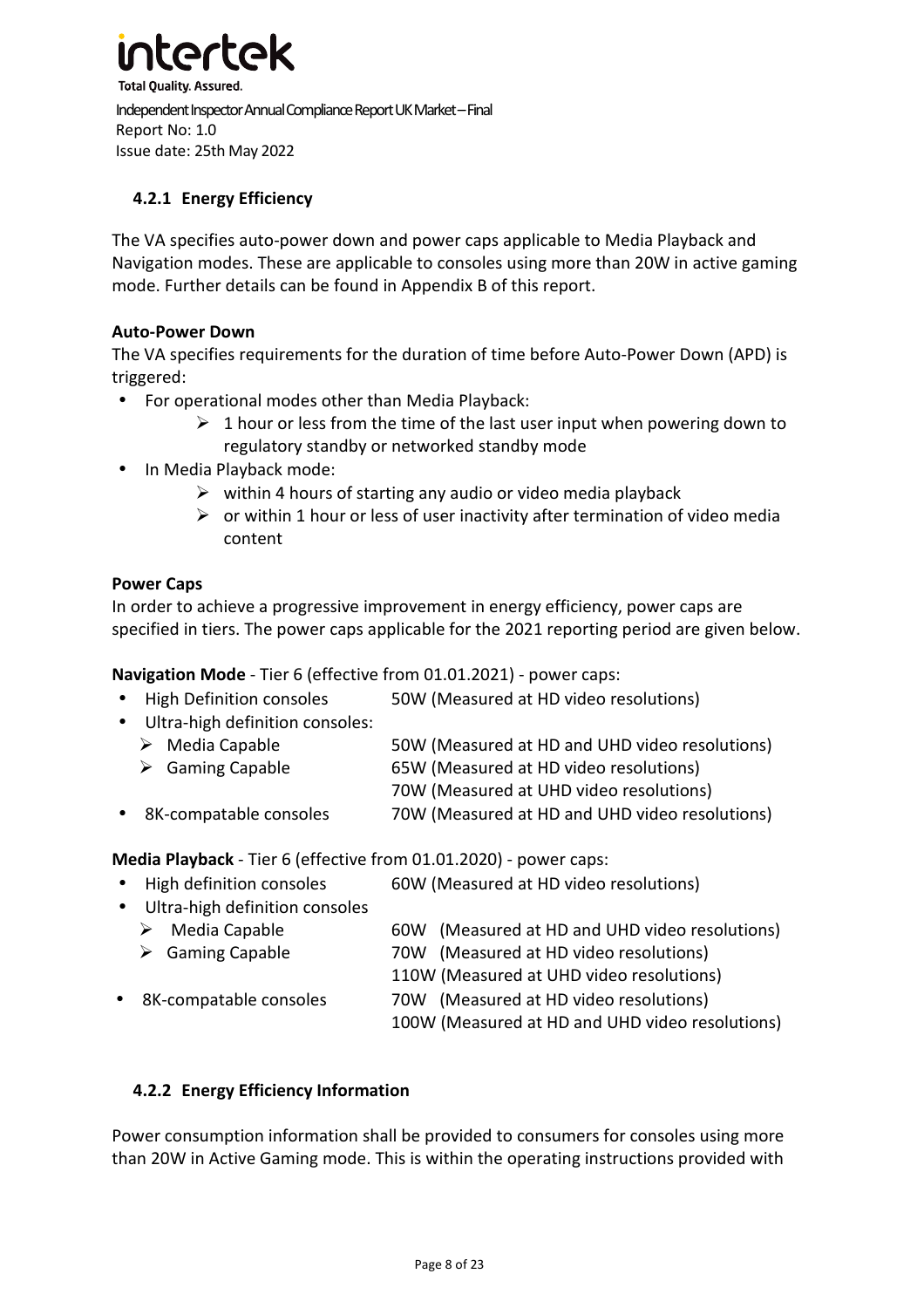

the console itself, onscreen or hardcopy, or online. Energy efficiency information will be neutrally worded so as not to encourage users to disable power-saving features.

#### **4.3 Resource Efficiency Requirements**

There are two main areas covered by non-energy commitments:

- 1. Resource efficiency requirements to promote repair and recyclability
- 2. Information to be provided to consumers and repairers

A summary of the requirements applicable to this reporting period is given below.

#### **4.3.1 Requirements to promote repair and recyclability**

- A refurbishment or out-of-warranty repair service shall be available with access to spare parts
- To improve recycling and reuse
	- o maintenance and refurbishment shall be possible by non-destructive disassembly of key components
	- o joining and sealing techniques are used that do not prevent removal of components
- To improve recycling at end-of-life
	- o plastic parts will be marked according to material composition (parts >25g)
	- o any external plastic enclosure components >100 g are removable using tools commercially available to recyclers

#### **4.3.2 Information Requirements**

- To support product life extension provide *consumers* (via onscreen, hardcopy or online instructions) information on;
	- o how to keep the product in good working order
	- o instructions on deleting personal data
	- o information on options to upgrade the console (if available)
	- o information on end-of-life processing, refurbishment and out-of-warranty repair options
	- o information on reparability, such as:
		- whether commercially available or specialized proprietary tools are necessary,
		- whether any repairer or authorized experts are required for repair diagnostics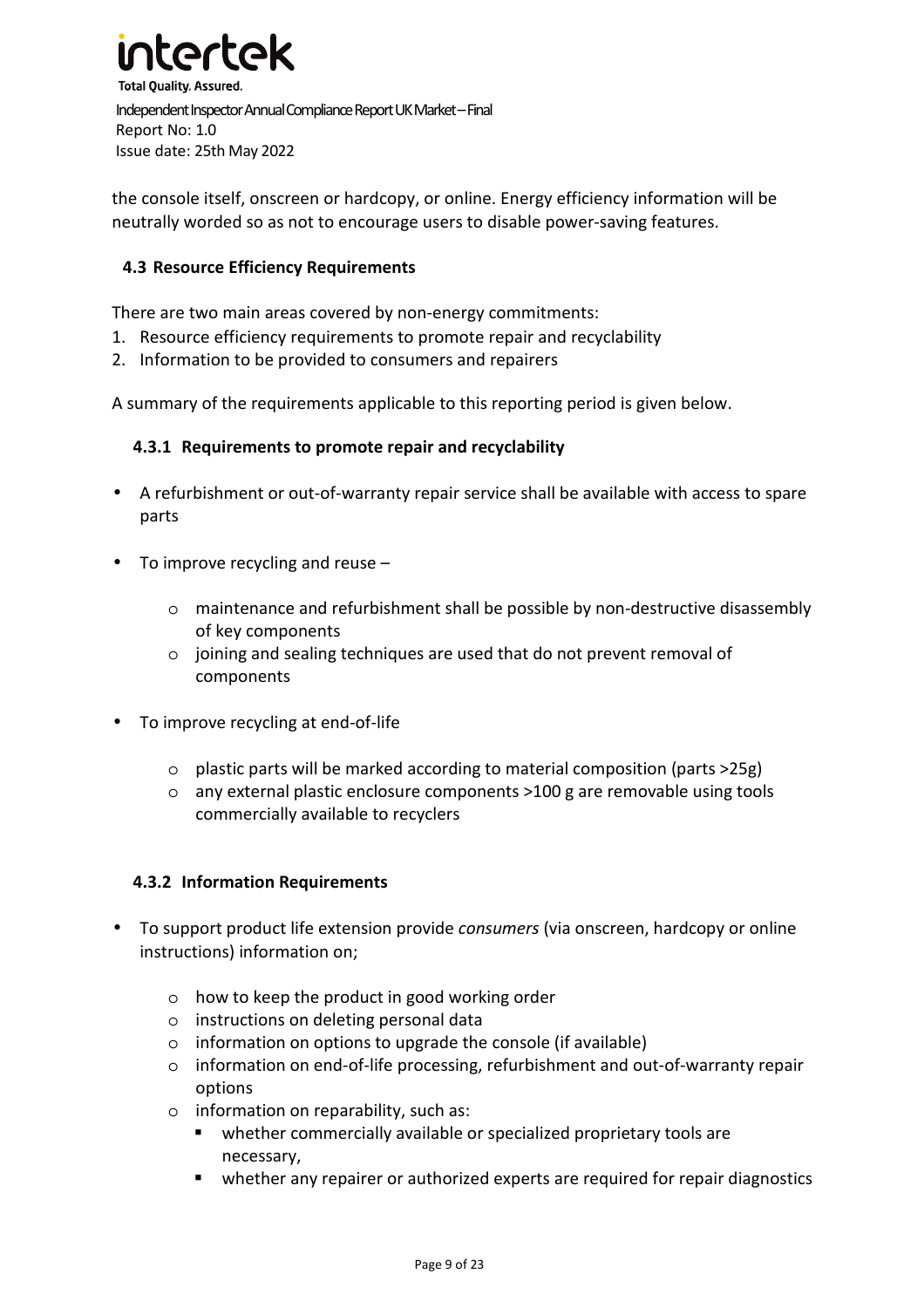

- availability of spare parts by all repairers or only manufacturer authorized providers
- whether an out-of-warranty repair service is provided
- Information for refurbishment or out-or-warranty *repair service* supported by
	- o technical documents available to authorised repair centres
	- o information provided to repair and recycling operations regarding halogenated flame retardants in external plastic enclosures >25g
	- o information provided to enable product disassembly, including access to targeted components, fastening techniques and tools required

#### **4.4 Other Commitments**

Other requirements in the VA include, amongst other things, the Signatories providing a dedicated VA website in order to publicise and disseminate information regarding the VA.

#### **4.5 Market Coverage**

The Signatories to the VA, in aggregate, must account for more than 80% of the unit sales of Games Consoles in the UK for the relevant Reporting Period. Signatories are required to provide independent market data to prove this level of market coverage to the United Kingdom every two years.

Each Signatory must ensure that at least 90% of the games console units it places on the market and/or put into service meet the requirements of the VA.

#### **5 DATA DECLARATIONS AND PROCESSING**

#### **5.1 Product Compliance Report Template**

For this Annual Compliance Report the Product Compliance Report (PCR) template was used for the Signatories to declare compliance with the requirements of the VA. The template enables each Signatory to report on all the consoles within one document. The template is reproduced in Appendix A of this report.

To prevent PCR duplication for consecutive years the Signatories record whether a games console is:

- a new games console
- a revised model of an existing games console
- or an existing games console model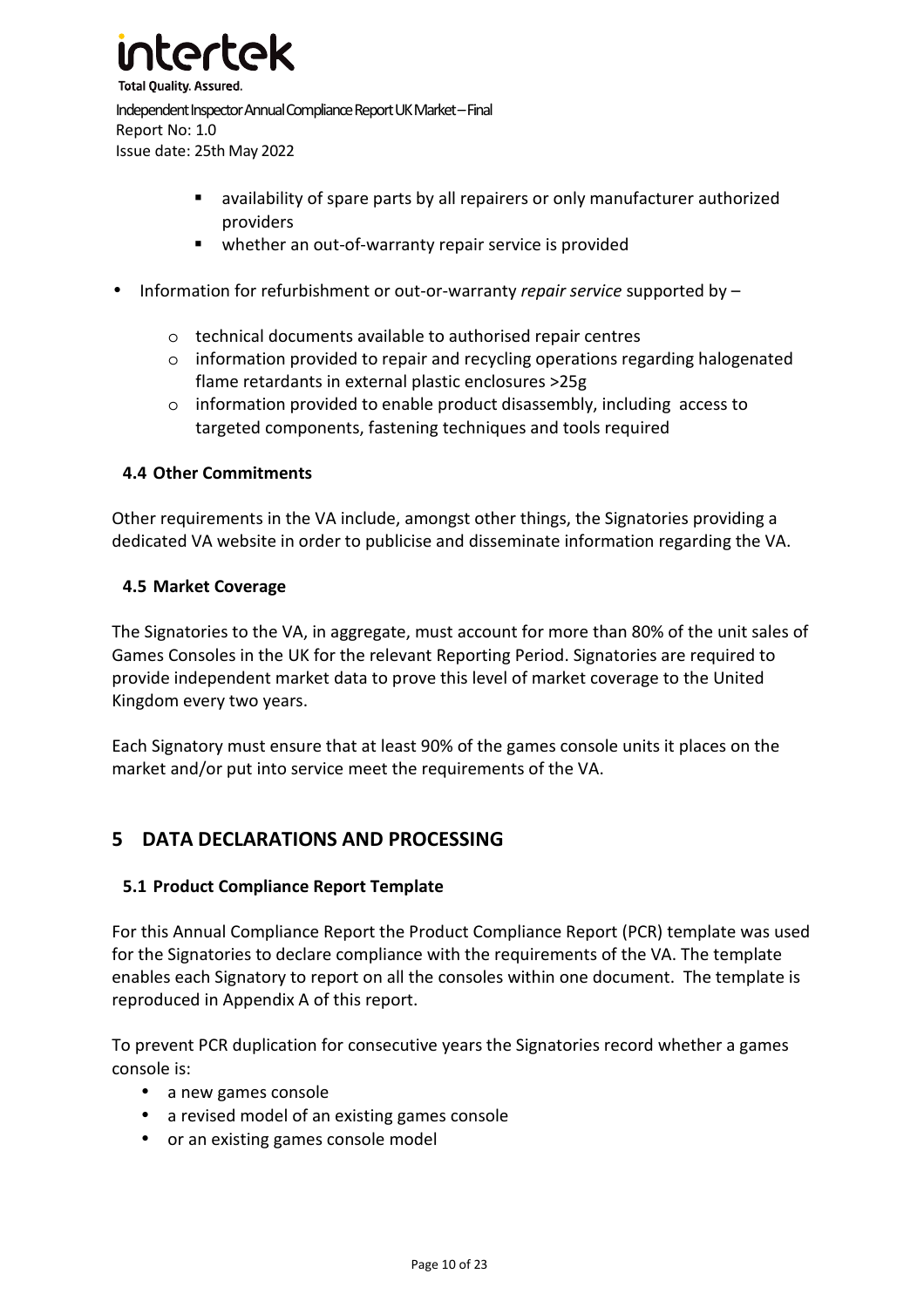

This allows the Signatory to refer to a previously submitted PCR rather than completing sections of the template, each year, for existing consoles. For a new console placed on the market a section in the PCR is fully completed for that model.

The Product Compliance Reports contain no actual performance data (e.g. energy consumption). The majority of the data required to demonstrate compliance with the requirements is also the information that is to be published to consumers. The links to online information in the PCR enable the Signatories to cover all the VA requirements in one place.

#### **5.2 Data Processing**

Product Compliance Reports (PCR) were submitted by all three Signatories.

The UK VA is based closely on the EU SRI established before the UK left Europe due to Brexit and, in reporting under the UK VA, some Signatories referenced PCRs submitted for previous reporting periods for the EU SRI.

**Microsoft** had two existing models falling within the scope of the VA. This year's PCR provided a link to the previous EU PCR, available on the Efficientgaming website.

**Nintendo** submitted a PCR for two Switch consoles. The Nintendo Switch has been on the market since 2017, the Nintendo Switch OLED was launched during 2021. Both consoles were marked as new on the PCR due to not previously being reported to the Independent Inspector under the EU SRI.

**Sony** had three models of games consoles listed in the PCR which were the same as the consoles reported through the EU SRI. Sony therefore referred to previous EU PCRs in the Summary section of the PCR, with links to the previous EU PCR available via the Efficientgaming website. Two revised consoles were also included in the PCR. These also had links to the EU PCR from the previous year's reporting as the information provision is the same as the existing consoles.

The Independent Inspector reviewed the PCRs for completeness. This involved checking that the online links provided in the PCR went to appropriate web pages, but the actual content on these pages was not reviewed.

#### **5.3 Market Coverage**

Using the Product Compliance Report format the Signatories specified what percentage of products sold complied with the VA. Actual recorded sales figures are only required if the Signatory states that less that 90% of products sold comply with the VA requirements.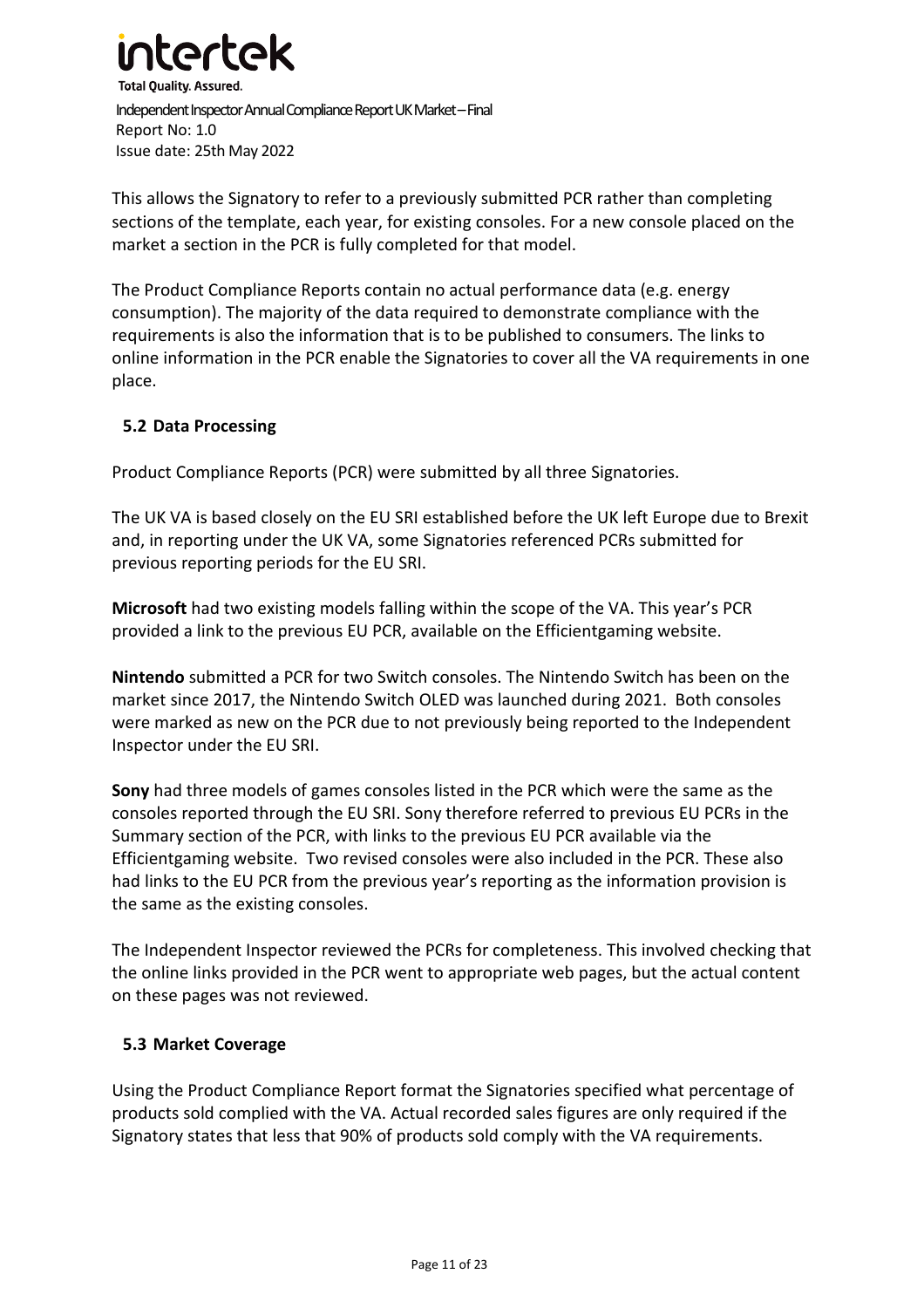

The VA commitment to demonstrate that the VA covers at least 80% of the games consoles sold in the UK this is not part of the annual review and reporting by the Independent Inspector. The VA states that Signatories will provide data from an independent 3rd party to the Commission to prove market coverage within three months following a change in Signatories, and will reconfirm market coverage every two years during the operation of the  $VA<sup>4</sup>$ .

#### **6 SIGNATORY COMPLIANCE**

The VA specifies four commitments to be met by the Signatories:

- 1. Ensure that Product Compliance Reports for all games consoles within the scope of the VA are **submitted** to the Independent Inspector **on time**;
- 2. Ensure that the Product Compliance **Reports** for all games consoles **are complete**;
- 3. Ensure **that no more than 10% of products**, within the scope of the VA, from an individual Signatory **fail to comply with the requirements** in the VA.
- 4. Demonstrate that the VA covers more than 80% of the games consoles sold in the UK for the preceding reporting period (bi-annually).

Only the first three commitments listed above are considered by the Independent Inspector, using the Product Compliance Template, prior to the compilation of this annual report.

The market data compliance regarding aggregate sales of consoles in the UK (point 4) must be provided by the Signatories directly to the UK Secretary of State.

#### **6.1 Submission of Product Compliance Reports**

All initial Product Compliance Reports (PCR) were received by the Independent Inspector within the timeframe given in the VA (by the end of February).

#### **6.2 Product Compliance Report Completeness**

Following a review by the Independent Inspector, each Signatory was contacted individually: there were no reporting or content issues regarding the PCRs for any of the Signatories.

#### **6.3 Market Coverage**

All three Signatories with in-scope consoles declared, via the Product Compliance Reports, compliance with the requirements of the VA for at least 90% of products sold.

<sup>4</sup> Energy Efficiency of Games Consoles, UK Voluntary Agreement to further improve the energy efficiency of Games Consoles, Version 1.0, Section 4.2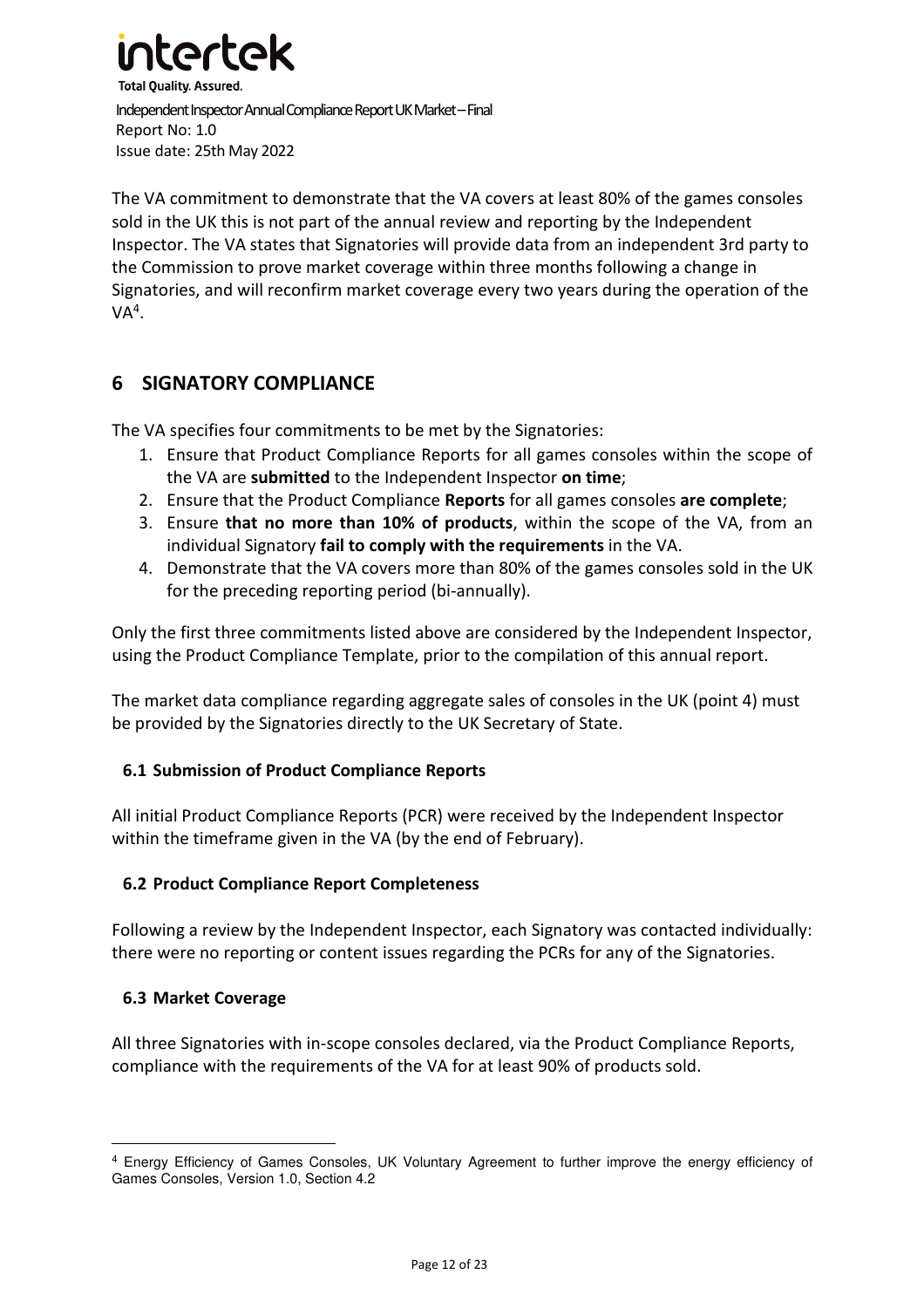

#### **7 VA REQUIREMENTS - COMPLIANCE INVESTIGATION**

The VA includes a requirement that a product compliance investigation may be conducted on any new games console model or a revised model after it is first placed on the market. Such an investigation uses product testing and the links provided in the PCR to verify the self-declared values and data provision. Annex A-1 and A-2 of the VA specifies methods of verification for energy consumption and non-energy requirements & energy efficiency information.

The UK VA was only adopted towards the end of 2021 and no compliance testing has been undertaken under this VA. As this is the first reporting period and submission of PCRs for the UK VA, models reported in the 2021 reporting period will be considered for compliance testing after the publication of this annual report.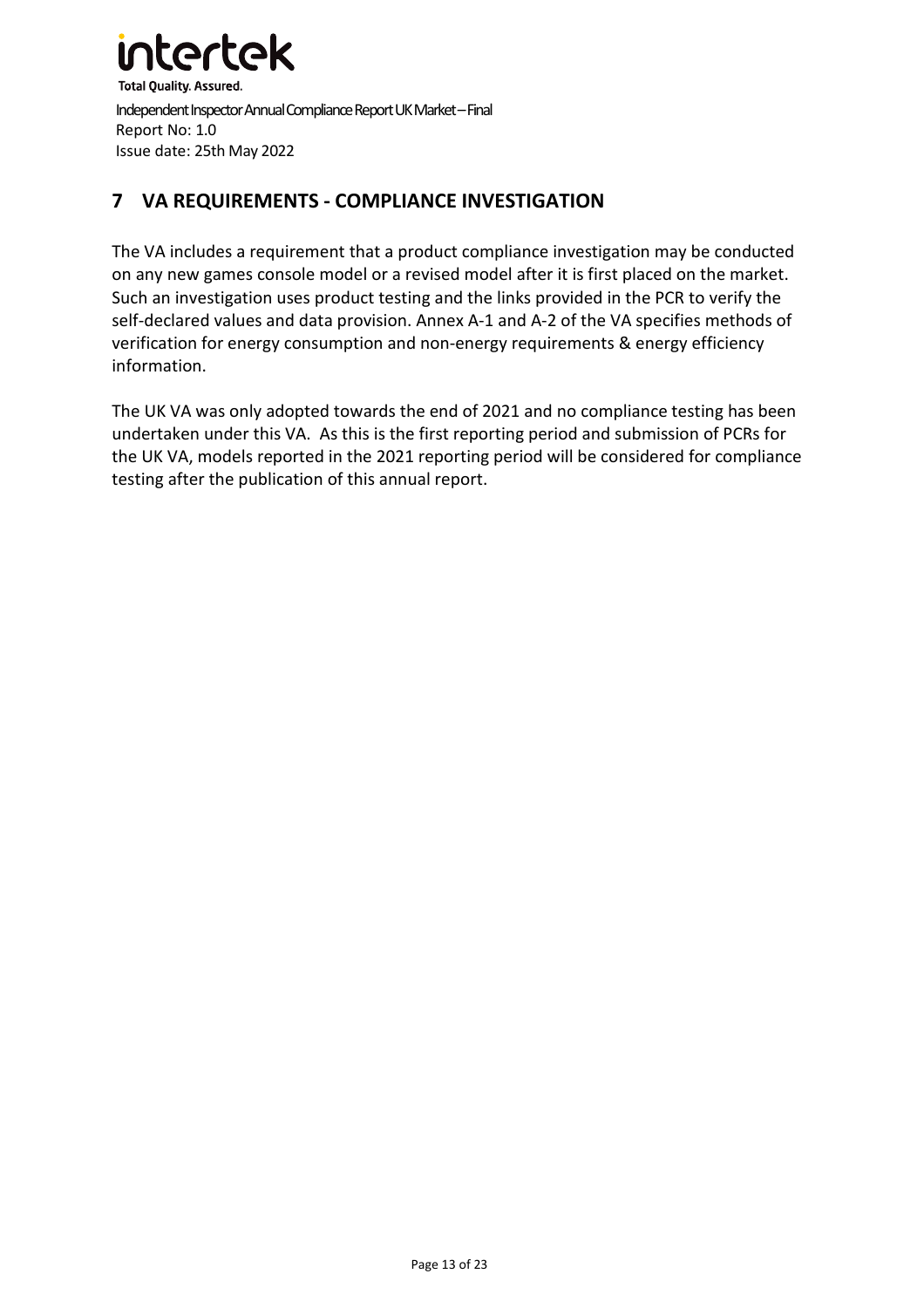

#### **8 OVERALL COMPLIANCE**

For the reporting period  $16<sup>th</sup> - 31<sup>st</sup>$  December 2021, all the three Signatories comply with the reporting commitments in the VA, in terms of the submission of Product Compliance Reports and declaring market coverage.

#### **8.1 Signatories and Games Consoles**

Table 1 below lists the manufacturers and the corresponding games consoles that are covered by the UK Self-Regulatory Initiative for the reporting period  $16<sup>th</sup> - 31<sup>st</sup>$  December 2021.

| <b>Manufacturer</b> | <b>Games Console Name</b>        | Model no.       | <b>Type</b>                         |
|---------------------|----------------------------------|-----------------|-------------------------------------|
| Microsoft           | Xbox Series X                    | 1882            | 8K Definition Gaming Capable        |
| Microsoft           | <b>Xbox Series S</b>             | 1883            | Ultra High Definition Media Capable |
| Nintendo            | Nintendo Switch                  | HAC-001(-01)    | <b>High Definition</b><br>$<$ 20W   |
| Nintendo            | Nintendo Switch OLED             | <b>HEG-001</b>  | High Definition<br>$<$ 20W          |
| Sony                | PlayStation <sup>®</sup> 4       | <b>CUH-2216</b> | Ultra High Definition Media Capable |
| Sony                | PlayStation®5                    | CFI-1016A       | 8K Definition Capable               |
| Sony                | PlayStation®5 Digital<br>Edition | CFI-1016B       | 8K Definition Capable               |
| Sony                | PlayStation <sup>®</sup> 5       | CFI-1116A       | 8K Definition Capable               |
| Sony                | PlayStation®5 Digital<br>Edition | CFI-1116B       | 8K Definition Capable               |

#### Table 1. Compliant models covered by the VA (reporting period 2021)

#### **9 RECOMMENDATIONS**

There are no recommendations in relation to the reporting process, data handling and product compliance review associated with the role of the Independent Inspector for the production of this Annual Compliance Report.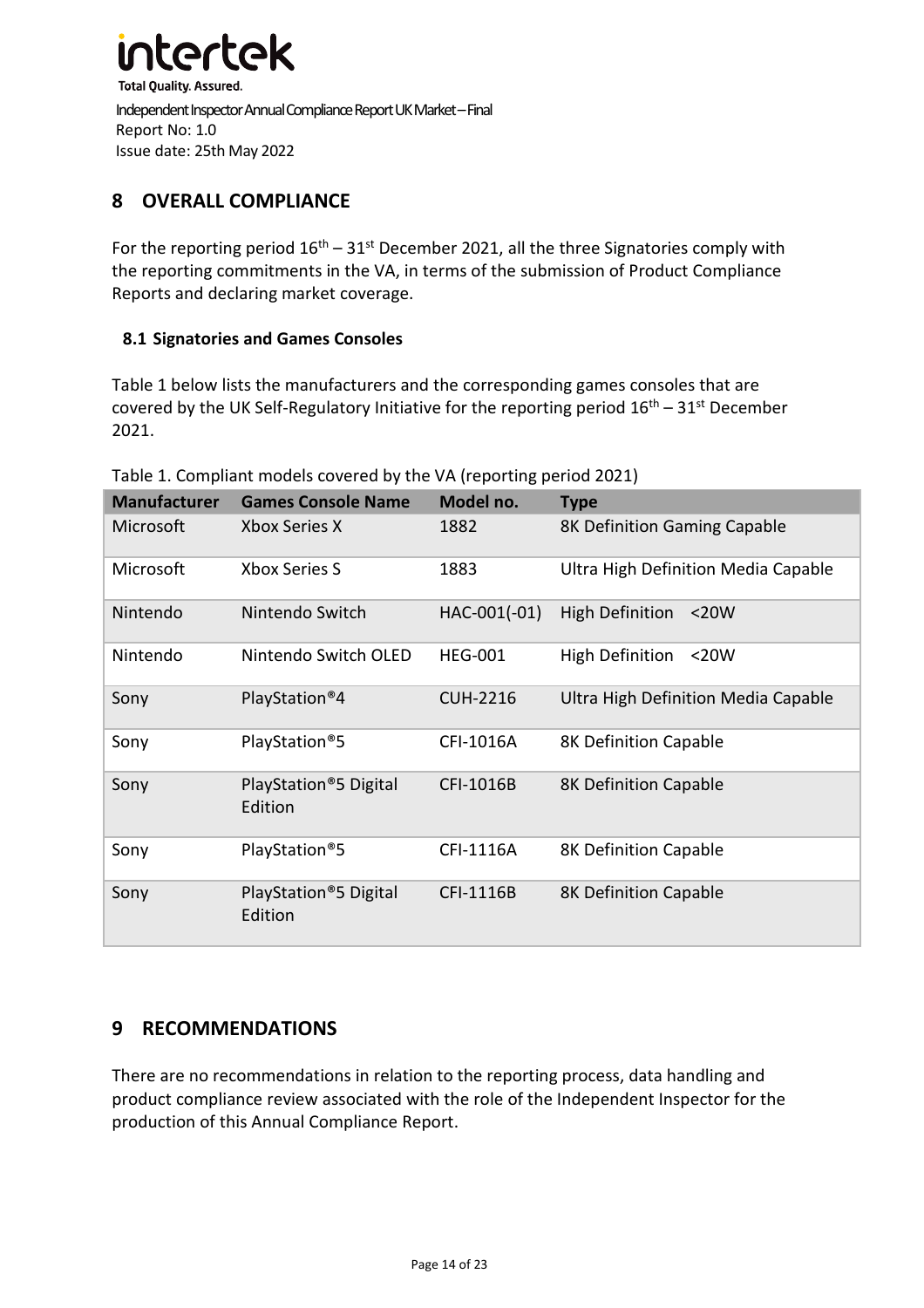

#### **Appendix A -** PRODUCT COMPLIANCE REPORTING TEMPLATE

The template reproduced here was generated in Microsoft Word by the Signatories and allows all appropriate games consoles models to be reported on in one document, with a summary at the beginning.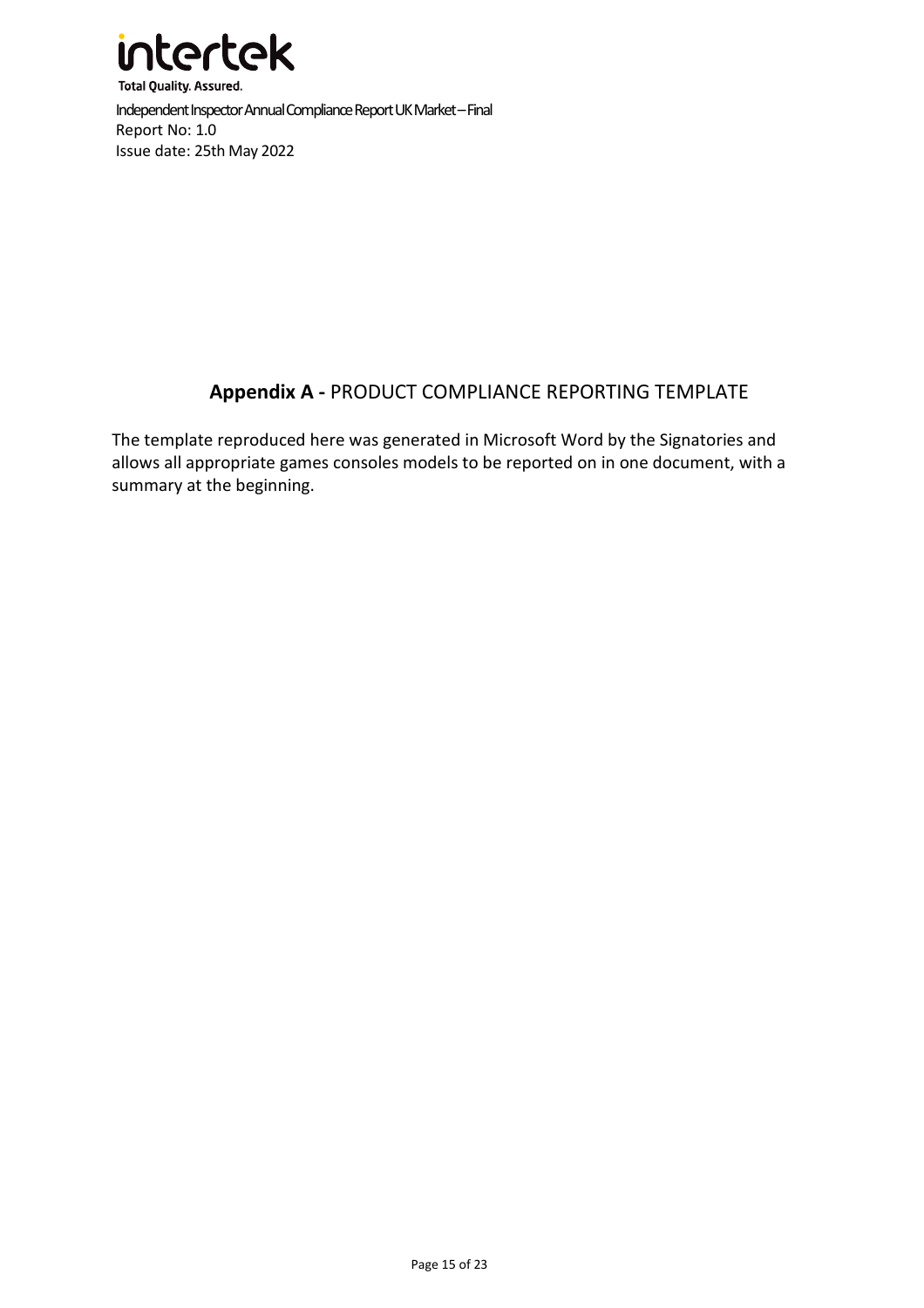**Total Quality. Assured.** 

Independent Inspector Annual Compliance Report UK Market – Final Report No: 1.0 Issue date: 25th May 2022

This UK PCR is submitted for compliance with the Games Console Voluntary Agreement (UK SRI version 1.0). For further information please see: https://www.efficientgaming.info/uk.html UK PCR version: 1.0 Date: [dd/mm/yyyy]

**UK Product Compliance Report Summary** 

| The Signatory complies with the requirements of the SRI for: |                                      | 100% of products sold      |                 |                 |        |  |  |
|--------------------------------------------------------------|--------------------------------------|----------------------------|-----------------|-----------------|--------|--|--|
| B.                                                           | [model name]                         | [model number]             | Choose an item. | Choose an item. |        |  |  |
| A.                                                           | [model name]                         | [model number]             | Choose an item. | Choose an item. |        |  |  |
|                                                              | Model name                           | Model number               | Console type    | <b>Status</b>   | < 20 W |  |  |
|                                                              | List of consoles within scope of SRI |                            |                 |                 |        |  |  |
| <b>Contact details</b>                                       |                                      | [VA Administrator details] |                 |                 |        |  |  |
| Completed by                                                 |                                      | [name]                     |                 |                 |        |  |  |
|                                                              | Date submitted                       | [dd/mm/yyyy]               |                 |                 |        |  |  |
|                                                              | <b>Reporting period</b>              | Jan - Dec [yyyy]           |                 |                 |        |  |  |
| Choose an item.<br>Signatory company                         |                                      |                            |                 |                 |        |  |  |

| #  | Reference to previously submitted PCR for applicable models | Submitted on:                 |
|----|-------------------------------------------------------------|-------------------------------|
| A. | [Link/reference for model A if applicable]                  | Click or tap to enter a date. |
| B. | [Link/reference for model B if applicable]                  | Click or tap to enter a date. |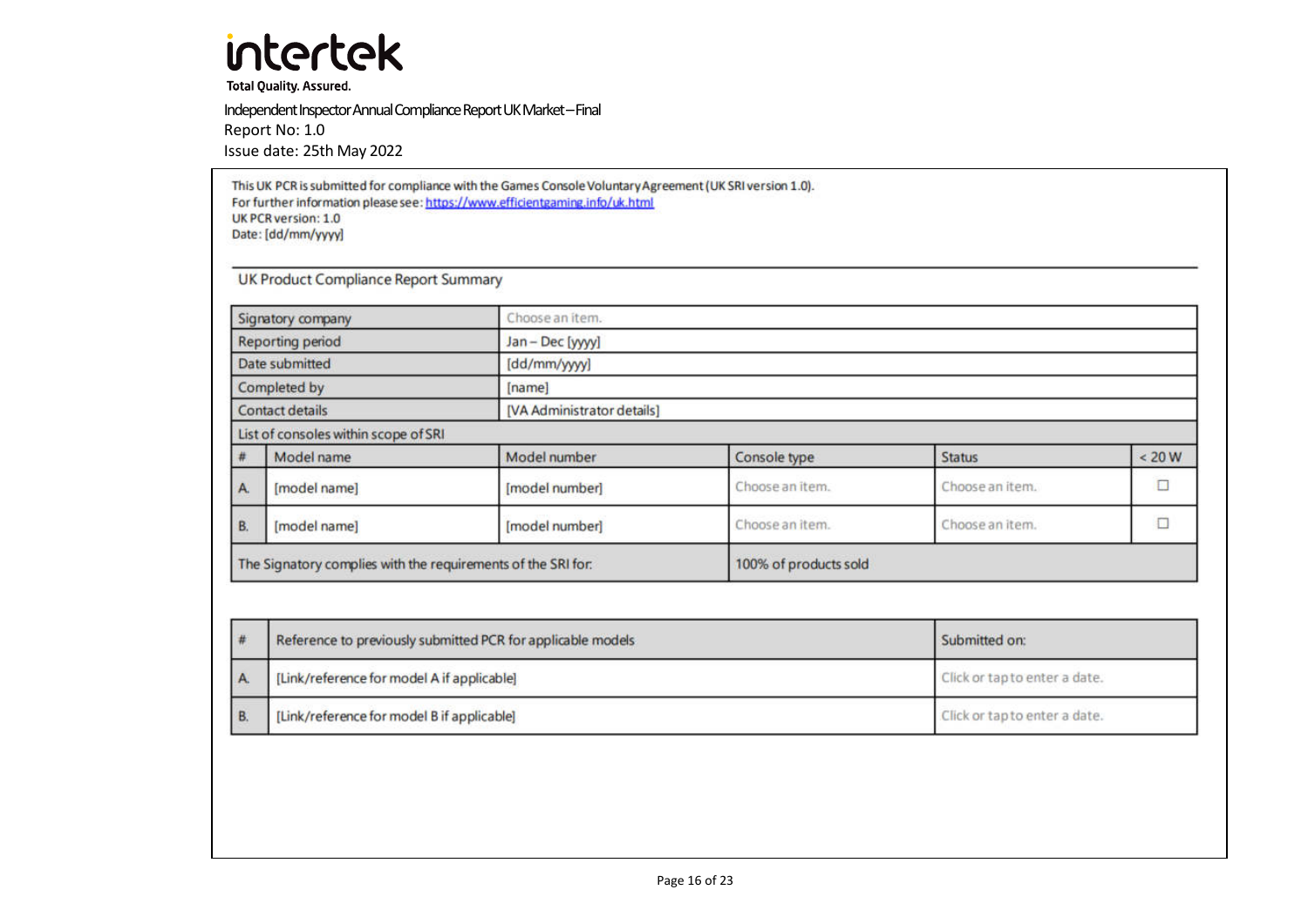**Total Quality. Assured.** 

Independent Inspector Annual Compliance Report UK Market – Final

Report No: 1.0

Issue date: 25th May 2022

This UK PCR is submitted for compliance with the Games Console Voluntary Agreement (UK SRI version 1.0). For further information please see: https://www.efficientgaming.info/uk.html UK PCR version: 1.0 Date: [dd/mm/yyyy] UK Product Compliance Report (A)

|                              | Model name   | [model name]    | Model number  | [model number]  | 20 W |  |
|------------------------------|--------------|-----------------|---------------|-----------------|------|--|
|                              | Console type | "hoose an item. | <b>Status</b> | Thoose an item. |      |  |
| Additional model information |              |                 |               |                 |      |  |

Section 1.a

|      | The following information and documents are submitted in support of this<br>declaration by the references provided                                                      | References to documentation / hyperlink |
|------|-------------------------------------------------------------------------------------------------------------------------------------------------------------------------|-----------------------------------------|
| 1.1  | Information on the energy-saving potential of power management.<br>(Section 3.1)                                                                                        |                                         |
| 1.2  | Information on default regulatory standby mode when the Games<br>Console is powered-down. (Section 3.1)                                                                 |                                         |
| 1.3  | Information on the default auto power-down time settings. (Section<br>3.1                                                                                               |                                         |
| 1.4  | Information on how to change time settings for auto power-down.<br>(Section 3.1)                                                                                        |                                         |
| 1.5  | References to further information on other available low power<br>modes. (Section 3.1)                                                                                  |                                         |
| 1.6  | Information on console power consumption of navigation, media play,<br>gaming, regulatory standby mode(s) and other user-enabled low power<br>conditions. (Section 3.1) |                                         |
| 1.7  | Information on availability of end-of-life processing, refurbishment,<br>out-of-warranty services. (Section 3.2)                                                        |                                         |
| 1.8  | Information on product life extension: explanation on how to keep the<br>consoles in good working condition. (Section 3.2)                                              |                                         |
| 1.9  | Information on product life extension: how to delete personal data.<br>(Section 3.2)                                                                                    |                                         |
| 1.10 | Information on product life extension: options available (if any) to<br>consumers to upgrade the performance of their consoles. (Section 3.2)                           |                                         |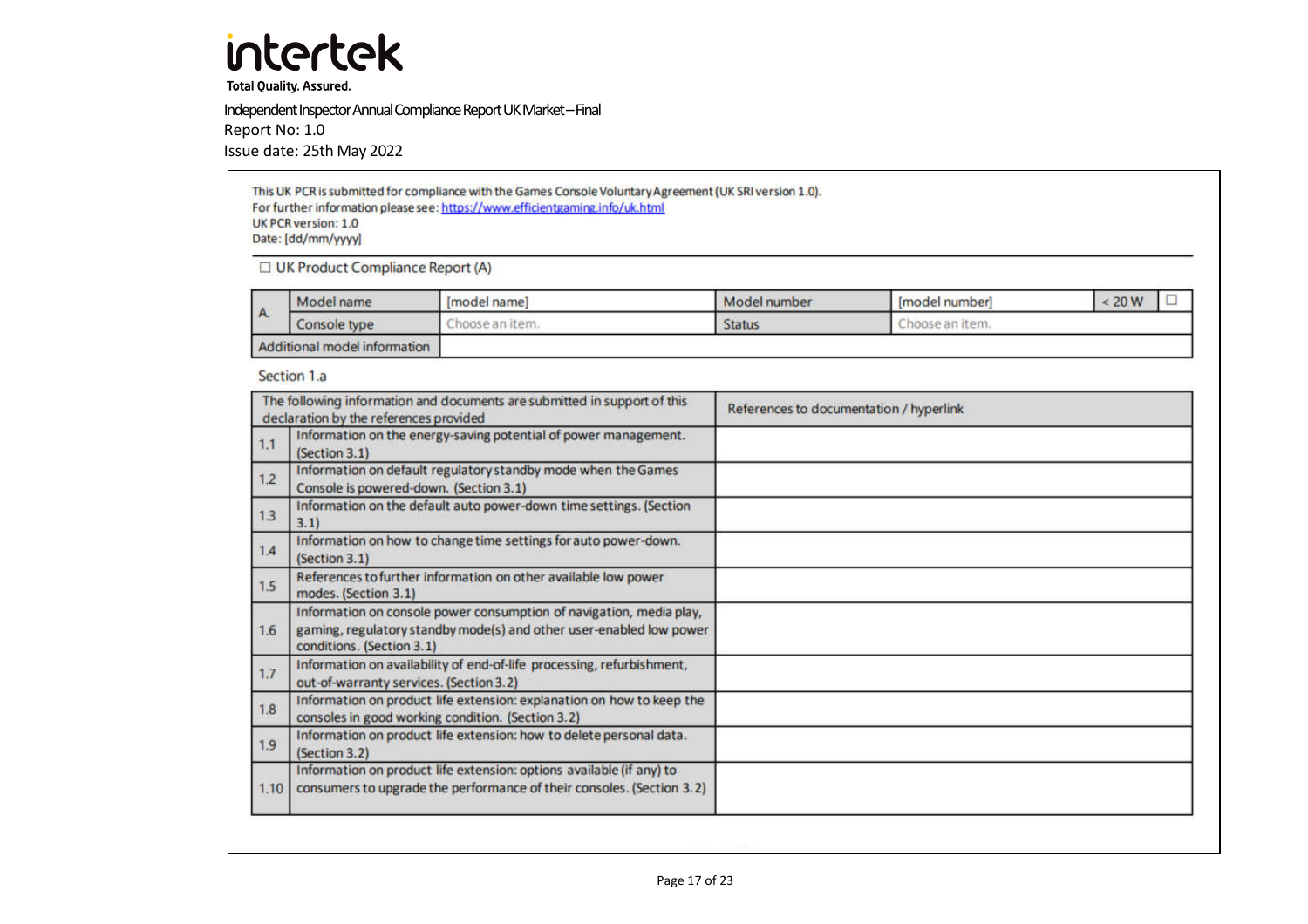**Total Quality. Assured.** 

Independent Inspector Annual Compliance Report UK Market – Final

Report No: 1.0

Issue date: 25th May 2022

|      | This UK PCR is submitted for compliance with the Games Console Voluntary Agreement (UK SRI version 1.0).<br>For further information please see: https://www.efficientgaming.info/uk.html<br>UK PCR version: 1.0<br>Date: [dd/mm/yyyy] |                            |
|------|---------------------------------------------------------------------------------------------------------------------------------------------------------------------------------------------------------------------------------------|----------------------------|
| 1.11 | Clear and consistent information, based on CENELEC standards,<br>regarding the repairability of the console is available. (Section 3.2)                                                                                               |                            |
|      | Section 1.b                                                                                                                                                                                                                           |                            |
|      | The Signatory company also confirms via this Product Compliance Report the following                                                                                                                                                  | Confirmed by the Signatory |
| 112  | Technical documentation, as requested in Section 3.2.2, is made available to authorized repair services.                                                                                                                              |                            |

Product disassembly instructions, as requested in Section 3.2.2, are made available to repair and recycling operations.  $\Box$  $1.13$ 

Section 2.

| Reasons for non-compliance | Supporting documentation / reference / hyperlink |
|----------------------------|--------------------------------------------------|
|                            |                                                  |
|                            |                                                  |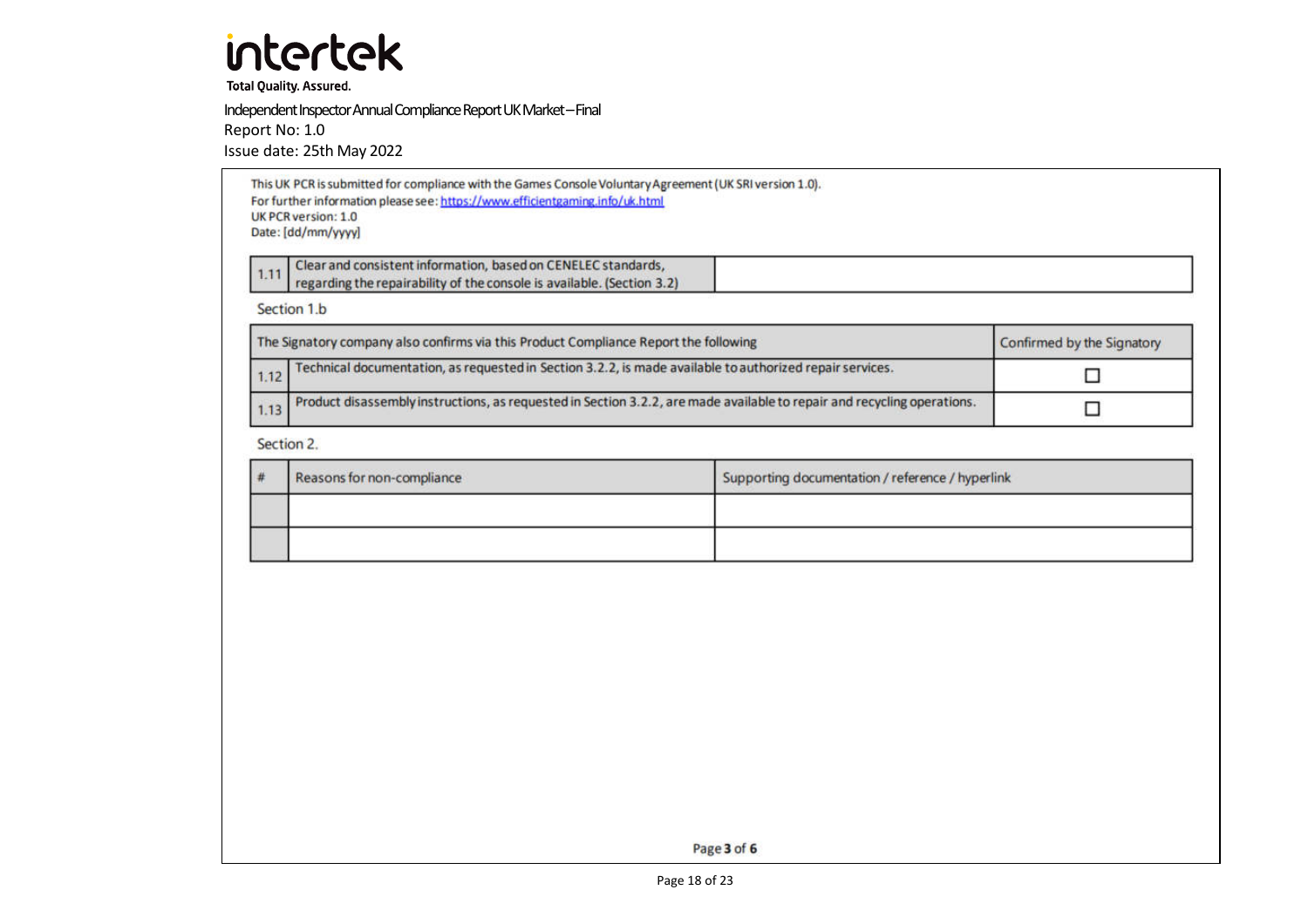**Total Quality. Assured.** 

Independent Inspector Annual Compliance Report UK Market – Final

Report No: 1.0

Issue date: 25th May 2022

This UK PCR is submitted for compliance with the Games Console Voluntary Agreement (UK SRI version 1.0). For further information please see: https://www.efficientgaming.info/uk.html **UK PCR version: 1.0** Date: [dd/mm/yyyy]

**UK Product Compliance Report (B)** 

|                              | Model name      | Imodel name      | Model number  | Imodel number             | 20 W | <b>STATES</b> |
|------------------------------|-----------------|------------------|---------------|---------------------------|------|---------------|
| l B                          | type<br>console | iten<br>hoose an | <b>Status</b> | noose an item<br>The con- |      |               |
| Additional model information |                 |                  |               |                           |      |               |

Section 1.

|      | The following information and documents are submitted in support of this<br>declaration by the references provided                                                      | References to documentation / hyperlink |
|------|-------------------------------------------------------------------------------------------------------------------------------------------------------------------------|-----------------------------------------|
| 1.1  | Information on the energy-saving potential of power management.<br>(Section 3.1)                                                                                        |                                         |
| 1.2  | Information on default regulatory standby mode when the Games<br>Console is powered-down. (Section 3.1)                                                                 |                                         |
| 1.3  | Information on the default auto power-down time settings. (Section<br>3.1)                                                                                              |                                         |
| 1.4  | Information on how to change time settings for auto power-down.<br>(Section 3.1)                                                                                        |                                         |
| 1.5  | References to further information on other available low power<br>modes. (Section 3.1)                                                                                  |                                         |
| 1.6  | Information on console power consumption of navigation, media<br>play, gaming, regulatory standby mode(s) and other user-enabled low<br>power conditions. (Section 3.1) |                                         |
| 1.7  | Information on availability of end-of-life processing, refurbishment,<br>out-of-warranty services. (Section 3.2)                                                        |                                         |
| 1.8  | Information on product life extension: explanation on how to keep<br>the consoles in good working condition. (Section 3.2)                                              |                                         |
| 1.9  | Information on product life extension: how to delete personal data.<br>(Section 3.2)                                                                                    |                                         |
| 1.10 | Information on product life extension: options available (if any) to<br>consumers to upgrade the performance of their consoles. (Section<br>3.2)                        |                                         |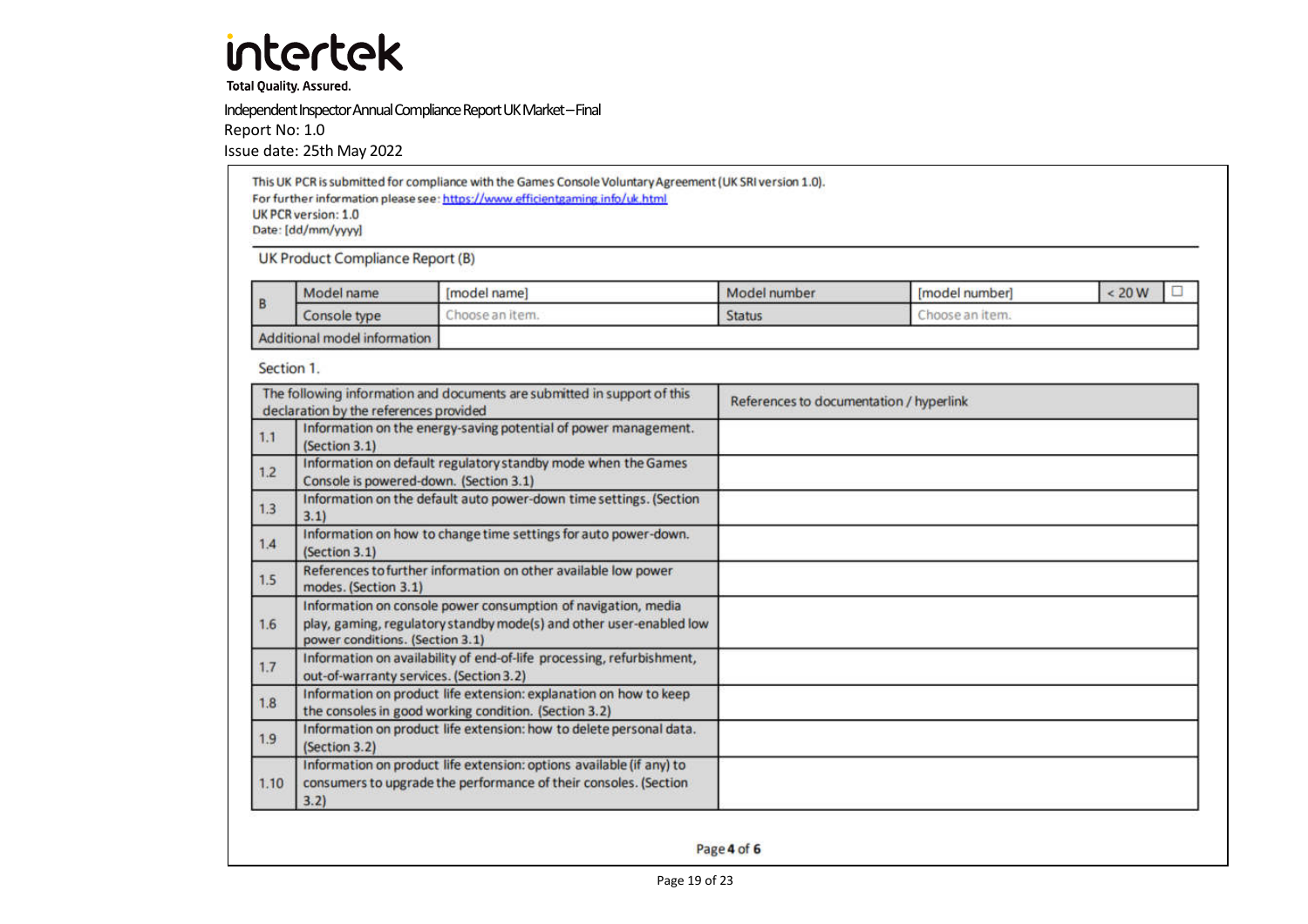**Total Quality. Assured.** 

Independent Inspector Annual Compliance Report UK Market – Final

Report No: 1.0

Issue date: 25th May 2022

|      | This UK PCR is submitted for compliance with the Games Console Voluntary Agreement (UK SRI version 1.0).<br>For further information please see: https://www.efficientgaming.info/uk.html<br>UK PCR version: 1.0<br>Date: [dd/mm/yyyy] |                            |  |  |  |  |
|------|---------------------------------------------------------------------------------------------------------------------------------------------------------------------------------------------------------------------------------------|----------------------------|--|--|--|--|
| 1.11 | Clear and consistent information, based on CENELEC standards,<br>regarding the reparability of the console is available. (Section 3.2)                                                                                                |                            |  |  |  |  |
|      | Section 1.b                                                                                                                                                                                                                           |                            |  |  |  |  |
|      | The Signatory company also confirms via this Product Compliance Report the following                                                                                                                                                  | Confirmed by the Signatory |  |  |  |  |
| 1.12 | Technical documentation, as requested in Section 3.2.2, is made available to authorized repair services.                                                                                                                              |                            |  |  |  |  |
| 1.13 | Product disassembly instructions, as requested in Section 3.2.2, are made available to repair and recycling operations.                                                                                                               |                            |  |  |  |  |

Section 2.

| Reasons for non-compliance | Supporting documentation / reference / hyperlink |
|----------------------------|--------------------------------------------------|
|                            |                                                  |
|                            |                                                  |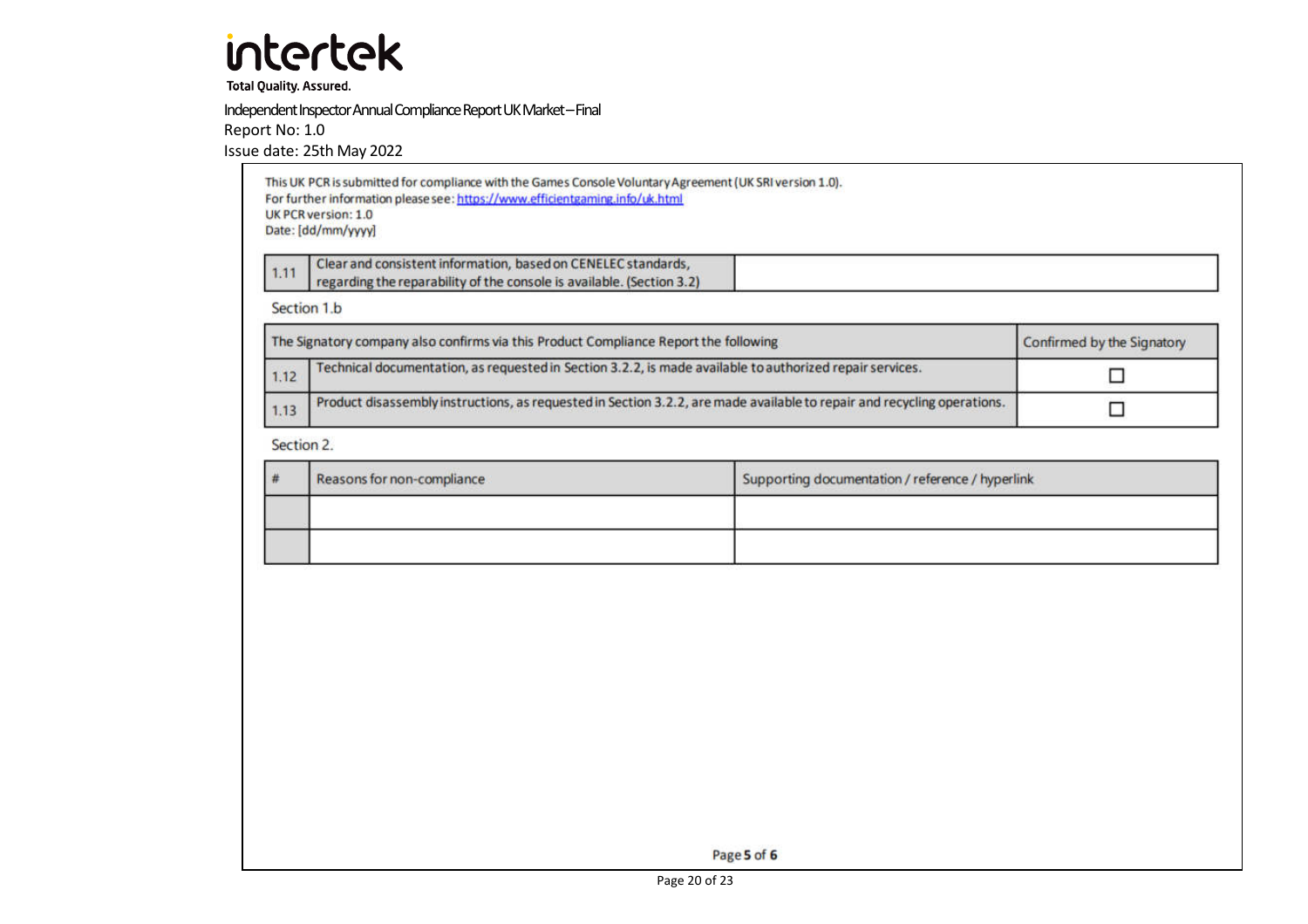**Total Quality. Assured.** 

Independent Inspector Annual Compliance Report UK Market – Final

Report No: 1.0

Issue date: 25th May 2022

This UK PCR is submitted for compliance with the Games Console Voluntary Agreement (UK SRI version 1.0). For further information please see: https://www.efficientgaming.info/uk.html UK PCR version: 1.0 Date: [dd/mm/yyyy]

Notes for Independent Inspector

 $#$ Notes Regarding

Page 6 of 6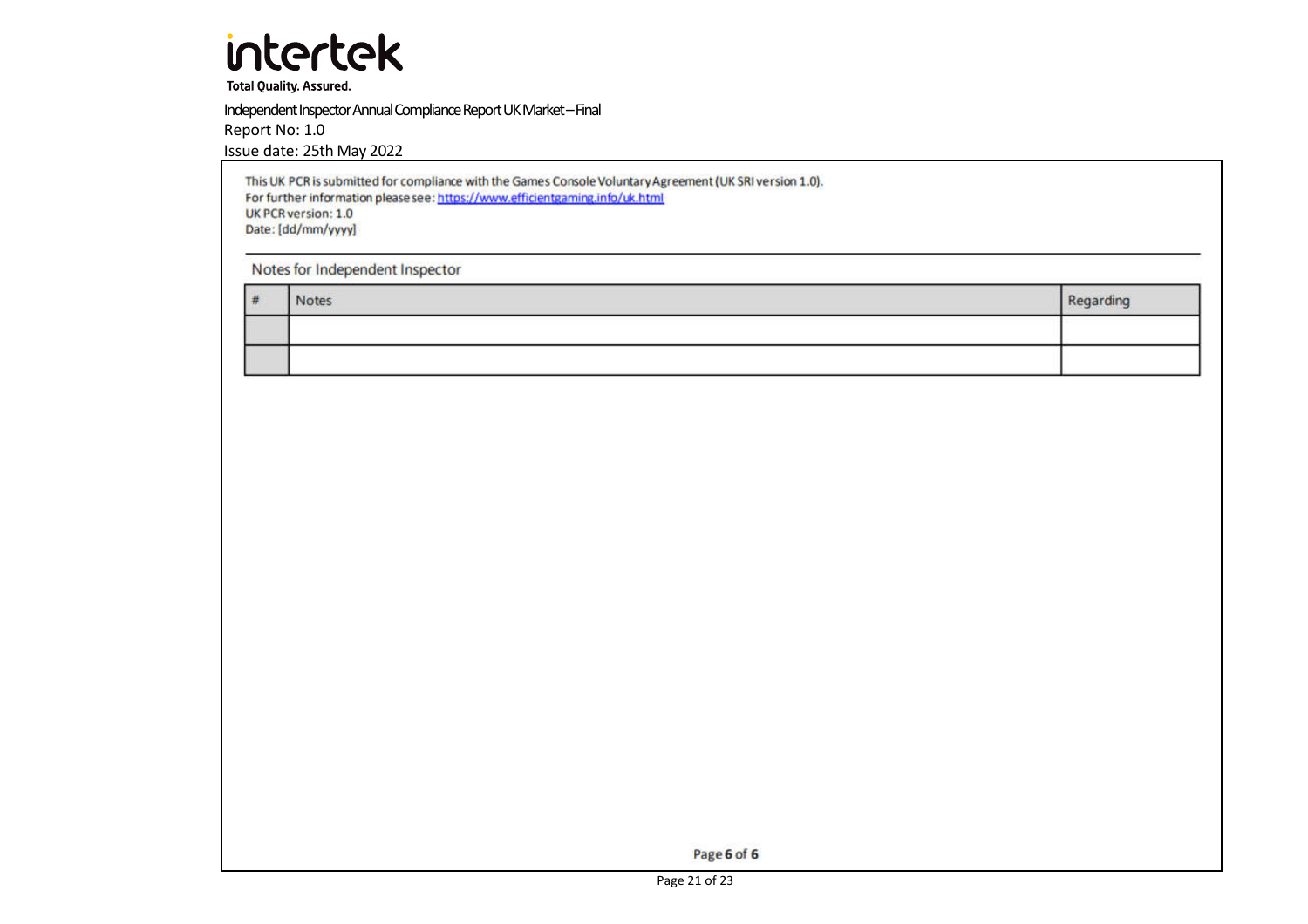

#### **Appendix B –** VOLUNTARY AGREEMENT KEY POWER CONSUMPTION REQUIREMENTS